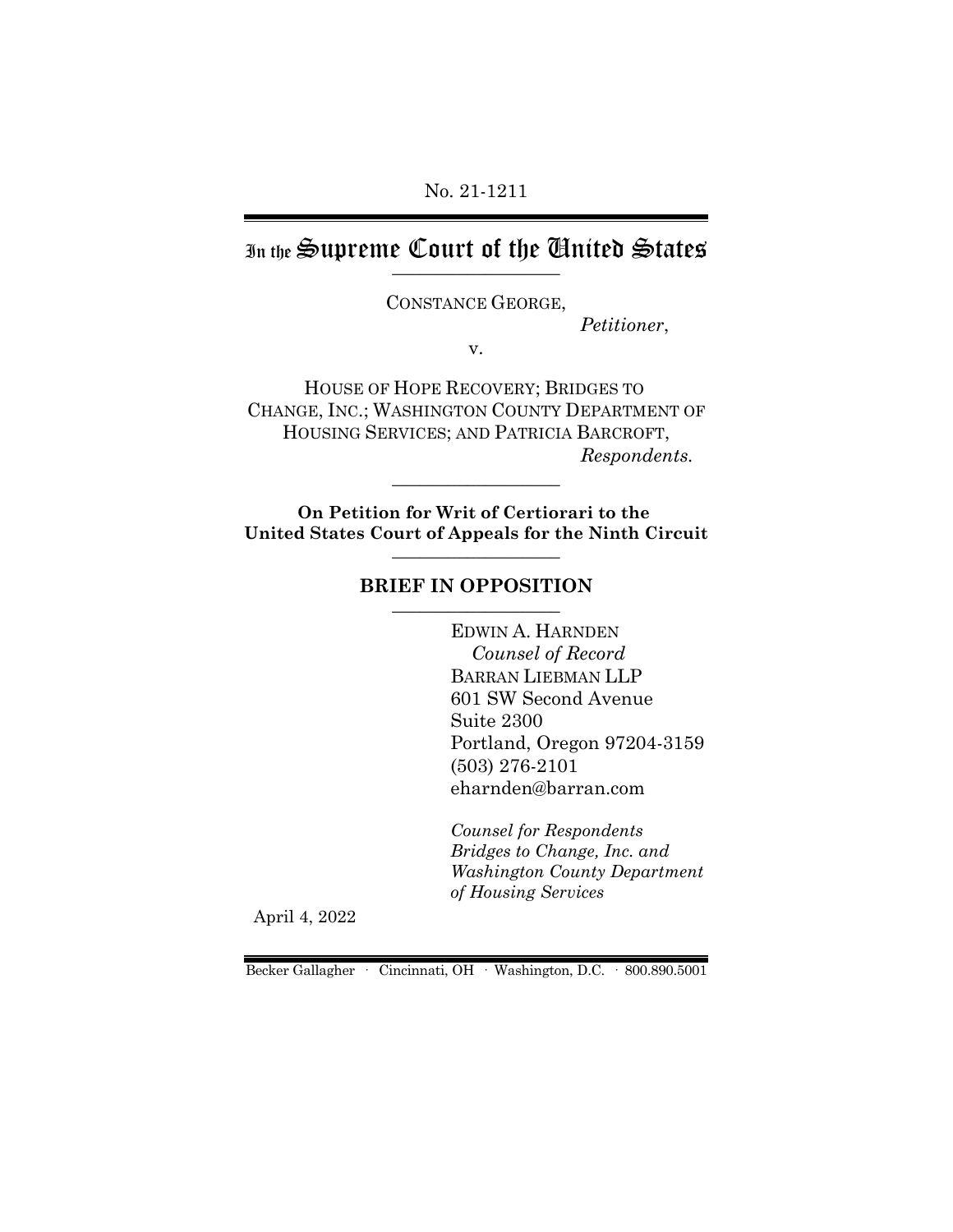# **CORPORATE DISCLOSURE STATEMENT**

Bridges to Change, Inc. has no parent corporation and no publicly held corporation owns 10% or more of its stock.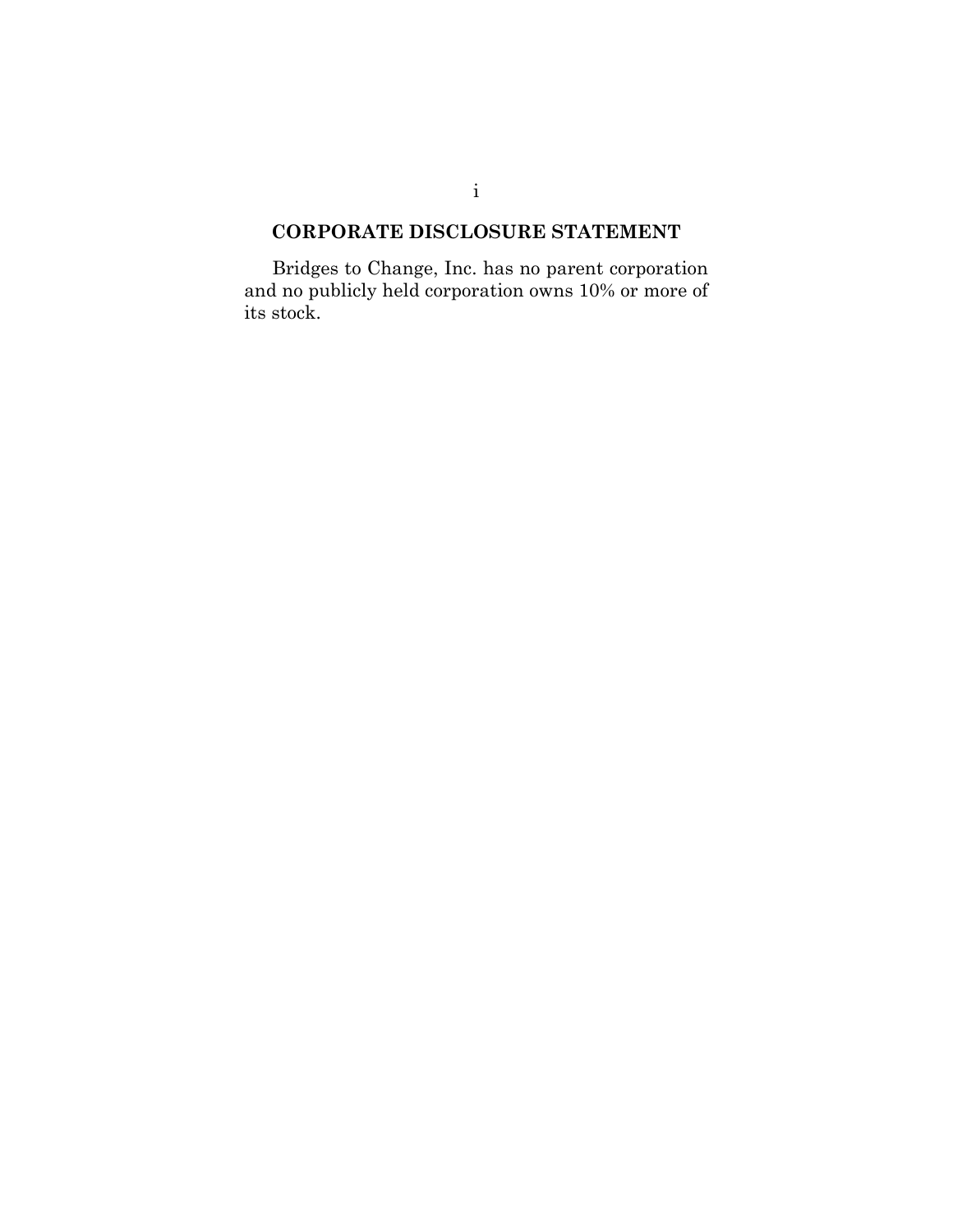# **TABLE OF CONTENTS**

| CORPORATE DISCLOSURE STATEMENT i                                                                        |
|---------------------------------------------------------------------------------------------------------|
| TABLE OF AUTHORITIES. iii                                                                               |
| STATEMENT OF THE CASE 1                                                                                 |
|                                                                                                         |
|                                                                                                         |
|                                                                                                         |
| REASONS FOR DENYING THE PETITION 8                                                                      |
| Ninth Circuit Was Well Within Its<br>A. The<br>Authority to Dismiss Petitioner's Appeal against         |
| B. Petitioner's Purported Notice of Appeal Contains<br>Fatal Jurisdictional Defects 13                  |
| C. Petitioner Neglects the Plain Language of Rule<br>$3(a)(2)$ and its Grant of Authority for the Ninth |
| D. George did not Preserve any Error by the Ninth                                                       |
| E. There is no Circuit Split Warranting Certiorari 17                                                   |
| F. George Neglects to Address the Futility of her                                                       |
|                                                                                                         |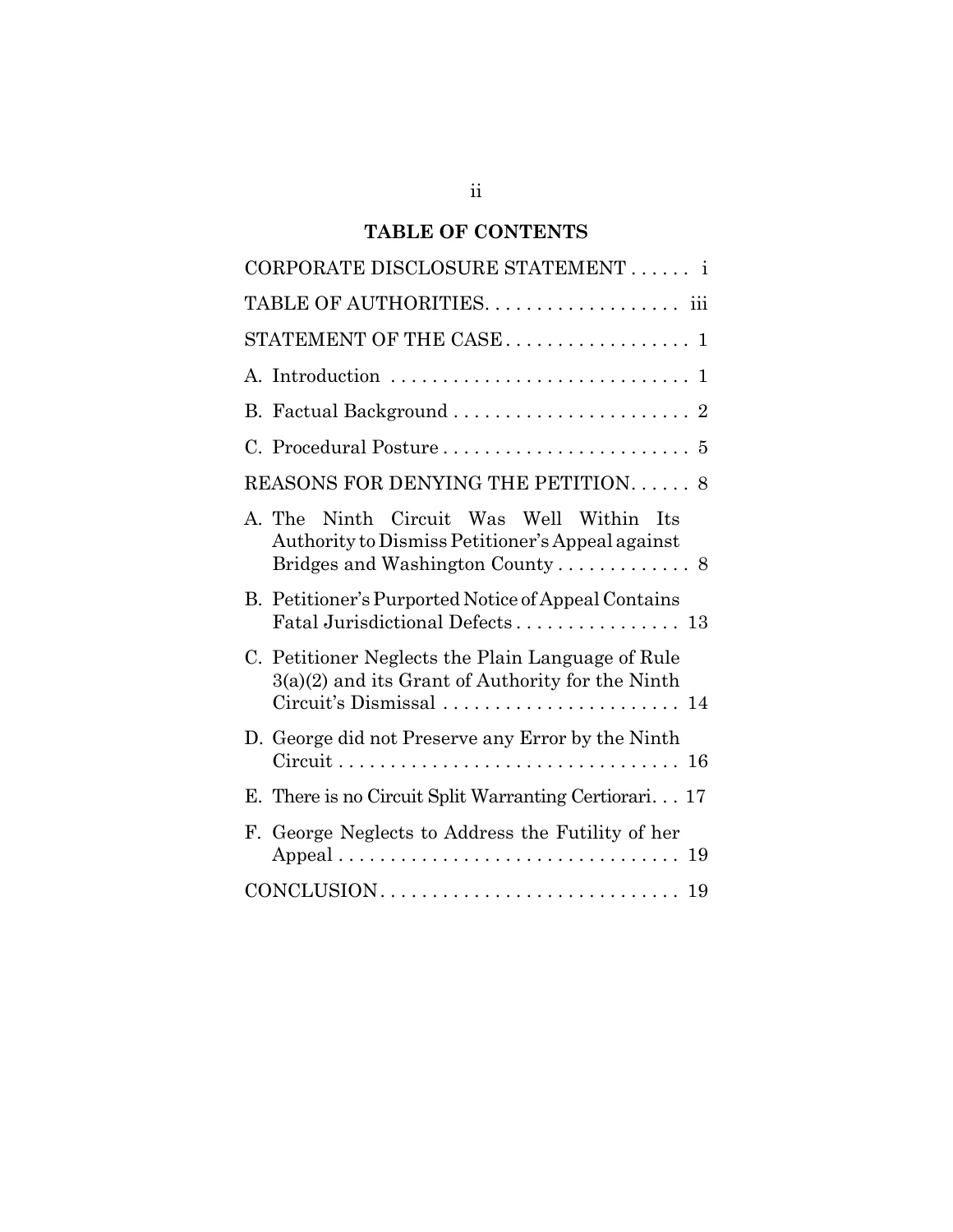# **TABLE OF AUTHORITIES**

# **CASES**

| Arpin v. Santa Clara Valley Transp. Agency,                                                                      |
|------------------------------------------------------------------------------------------------------------------|
| Becker v. Montgomery,<br>$532$ U.S. 757, 121 S. Ct. 1801 (2001) 13                                               |
| Brannan v. United States,<br>993 F.2d 709 (9th Cir. 1993). $\dots \dots \dots \dots$ 9, 10                       |
| Cel-A-Pak v. Cal. Agric. Labor Relations Bd.,<br>680 F.2d 664 (9th Cir. 1982). $\dots \dots \dots \dots \dots$ 9 |
| Frieder v. Morehead State Univ.,                                                                                 |
| Gonzalez v. Thaler,<br>565 U.S. 134, 132 S. Ct. 641 (2012) $\ldots$ 13                                           |
| Hawthorne Sav. F.S.B. v. Reliance Ins. Co.,                                                                      |
| In re Nasdaq Mkt.-Makers Antitrust Litig. v.<br>Herzog, Heine, Geduld, Inc.,                                     |
| Manrique v. United States,                                                                                       |
| Perington Wholesale, Inc. v. Burger King Corp.,                                                                  |
| Pollard v. GEO Grp., Inc.,<br>629 F.3d 843 (9th Cir. 2010). 17                                                   |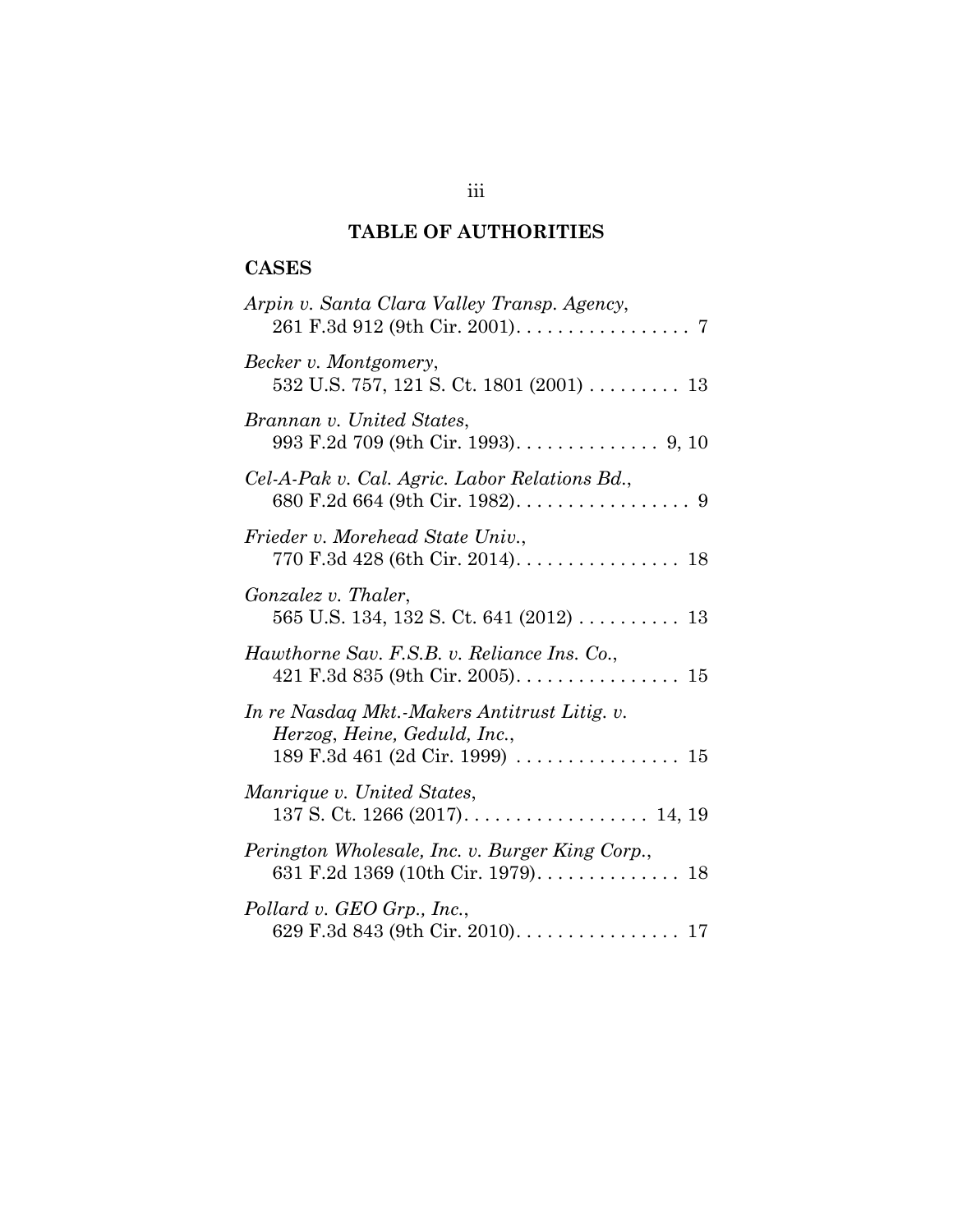| Rabin v. Cohen,                                                                |
|--------------------------------------------------------------------------------|
| Ridgeway v. Walmart Inc.,                                                      |
| Shinseki v. Sanders,<br>556 U.S. 396, 129 S. Ct. 1696 (2009) 16                |
| Smith v. Barry,<br>502 U.S. 244, 112 S. Ct. 678 (1992) 9, 10, 13, 19           |
| Torres v. Oakland Scavenger Co.,                                               |
| United States v. Mageno,<br>786 F.3d 768 (9th Cir. 2015). 16                   |
| United States v. Uni Oil, Inc.,<br>646 F.2d 946 (5th Cir. 1981). 18            |
| United States v. Uni Oil, Inc.,<br>710 F.2d 1078 (5th Cir. 1983). 17, 18       |
| Varney v. Sec'y of Health & Human Servs.,<br>859 F.2d 1396 (9th Cir. 1988). 16 |
| <b>STATUTES</b>                                                                |
|                                                                                |
|                                                                                |
|                                                                                |
| <b>RULES</b>                                                                   |
|                                                                                |
|                                                                                |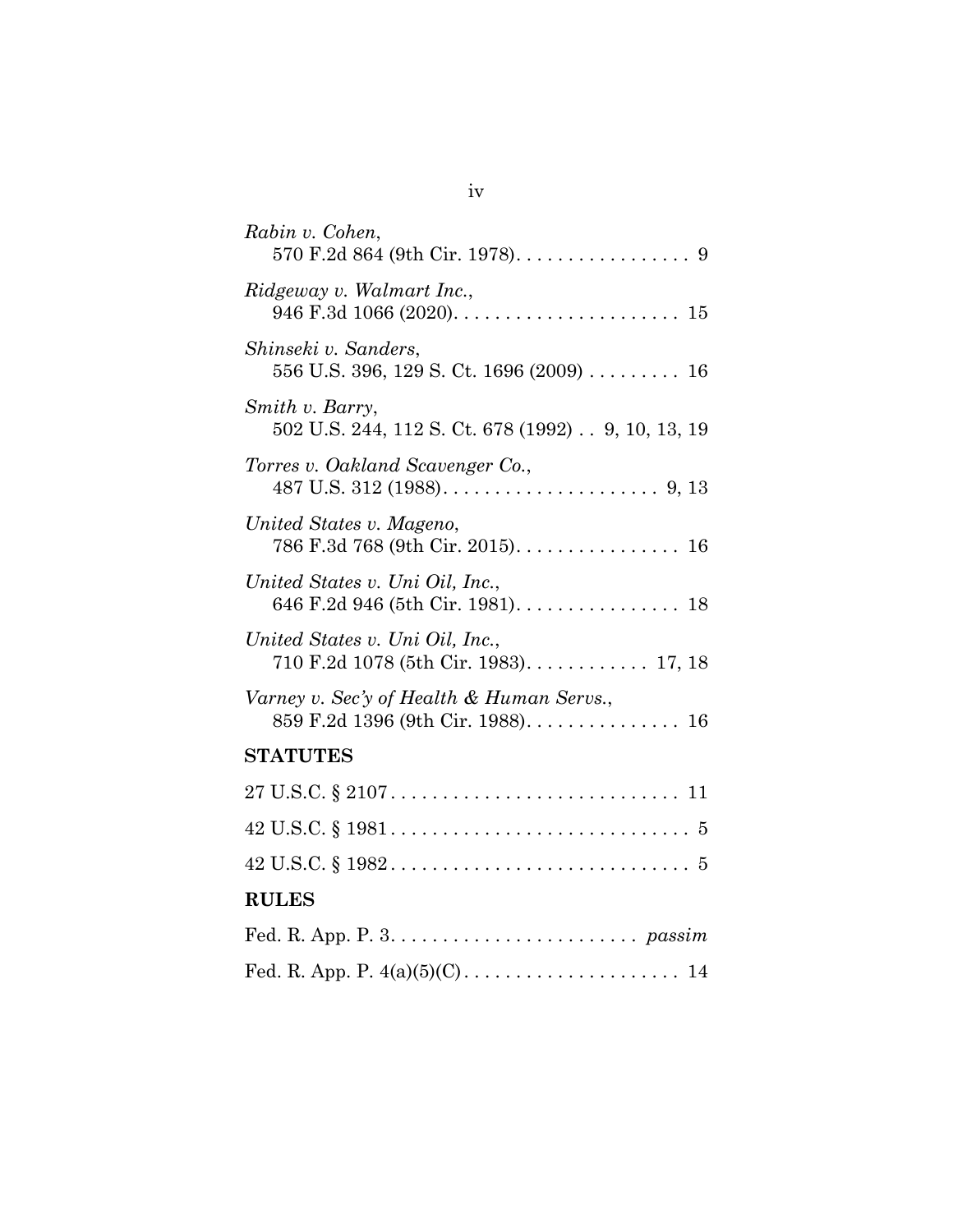| 9th Cir. R. 3-2(b). $\dots \dots \dots \dots \dots \dots \dots \dots \dots \dots 11, 12, 15$ |  |
|----------------------------------------------------------------------------------------------|--|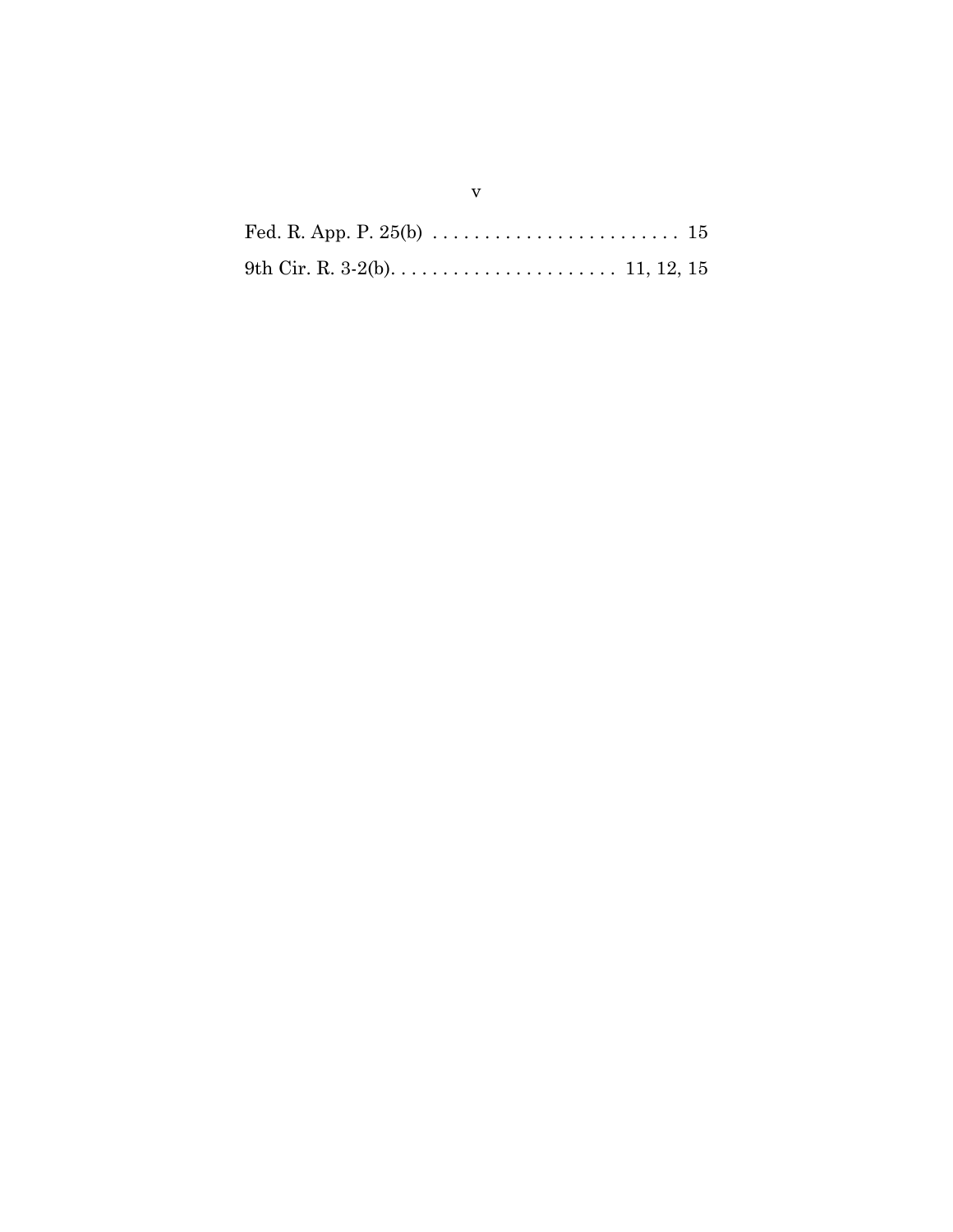#### **STATEMENT OF THE CASE**

#### **A. Introduction**

Petitioner Constance George ("Petitioner" or George") seeks to reinstate an appeal to reverse uncontested motions for summary judgment filed by Bridges to Change ("Bridges") and Washington County Department of Housing Services ("Washington County"). In opposition to these motions, Petitioner responded in writing that "Plaintiff has no admissible evidence to submit that would create genuine issues of material fact" and then at oral argument, Petitioner "conceded Bridges to Change's and the County's motions." *George v. House of Hope Recovery*, No. 3:15 cv-1277-SI, 2017 U.S. Dist. LEXIS 17760, at \*1 (D. Or. Feb. 8, 2017); 1-SER-27, 1-SER-31. Petitioner does not seek to continue her appeal against the primary actors in this matter: House of Hope Recovery ("House") and Patricia Barcroft ("Barcroft"). After two trials and exhausting her appeal of right, Petitioner's claims against the primary actors in this matter have been fully and finally resolved.

The petition argues that the Ninth Circuit concluded that Petitioner's failure to serve her notice of appeal resulted in the dismissal. Pet. i. In fact, in its unpublished decision, the Ninth Circuit held Petitioner "did not provide adequate notice" without reference to her failure to serve her notice of appeal. *George v. Barcroft*, No. 18-35551, 2022 U.S. App. LEXIS 256, at \*3 (9th Cir. Jan. 5, 2022), App. 13. The Ninth Circuit's dismissal did not amount to legal error in light of the totality of the circumstances that the Petition fails to address.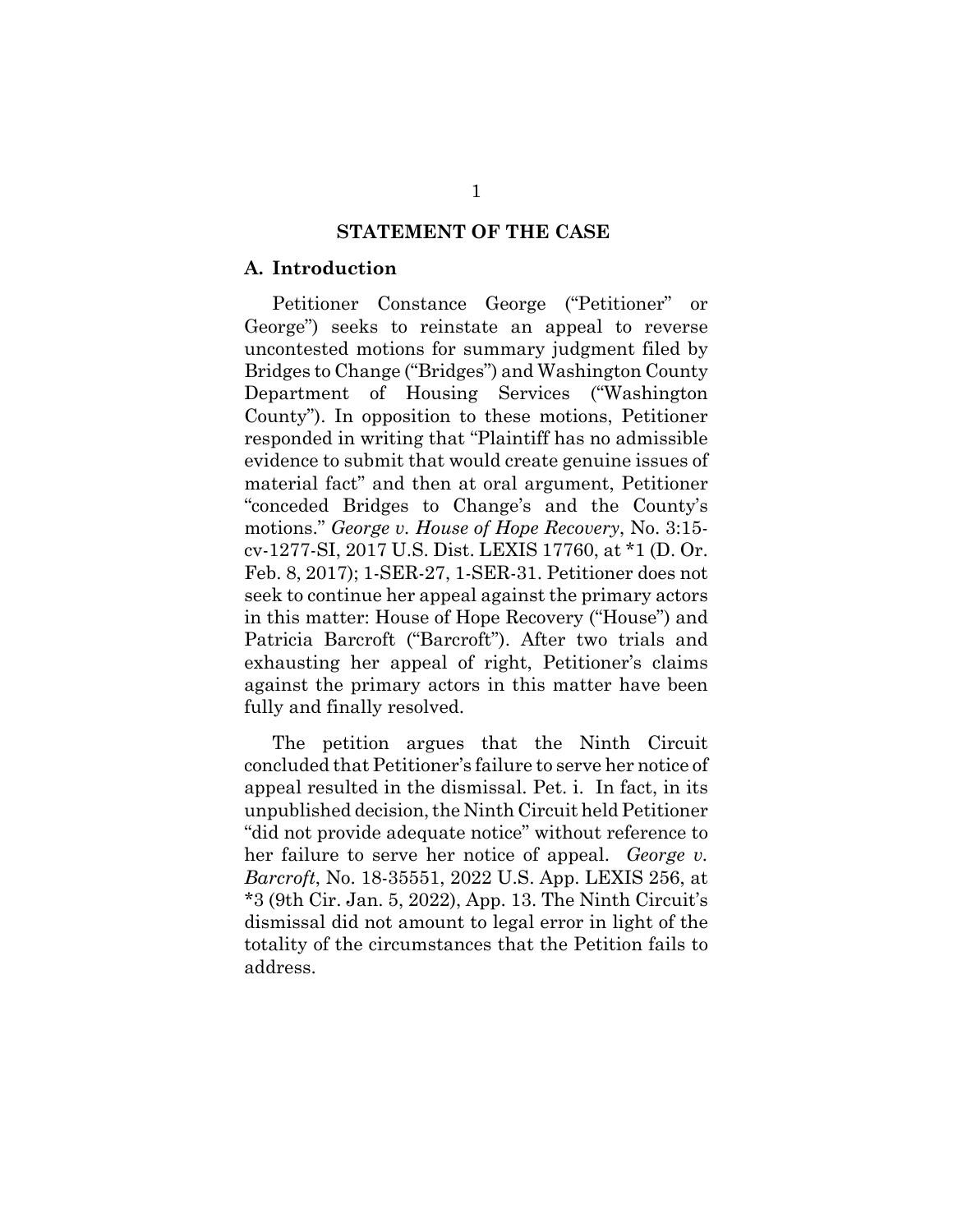#### **B. Factual Background**

Bridges was founded in 2004 as an Oregon nonprofit organization whose mission is to strengthen individuals and families affected by addiction, poverty, and homelessness, and assist individuals on re-entry into the community after serving time in prison or jail or following a period of homelessness. 1-SER-195. Bridges in partnership with and with the funding of Washington County, manages a program called "Homeless to Work." 2-SER-282-83. During the relevant period, Bridges did not manage or administer housing for clients who participated in the Homeless to Work Program, and relies on independent organizations to provide services, such as, transitional housing. ER-41-42; 1-SER-195. Washington County subsidized the rent of program participants. 1-SER-195*.*

Petitioner discussed her eligibility for the Homeless to Work Program with Bridges in October 2012. 1-SER-225. That same day, Bridges determined George was eligible and placed George on a waiting list to participate in the Homeless to Work Program, and while on the waitlist, George agreed to pursue the opportunity to reside at House. 1-SER-196, 2-SER-294.

House is an independent non-profit organization that operates a Christian-based residential recovery home and provides transitional housing. ER-47; 1-SER-196, 1-SER-211-12, 1-SER-216, 1-SER-218, 1-SER-226- 27, 1-SER-230. House has no affiliation with either Bridges or Washington County. 1-SER-196, 2-SER-315. Rather, House is affiliated with Living Hope Fellowship Church. 1-SER-227. If accepted by House,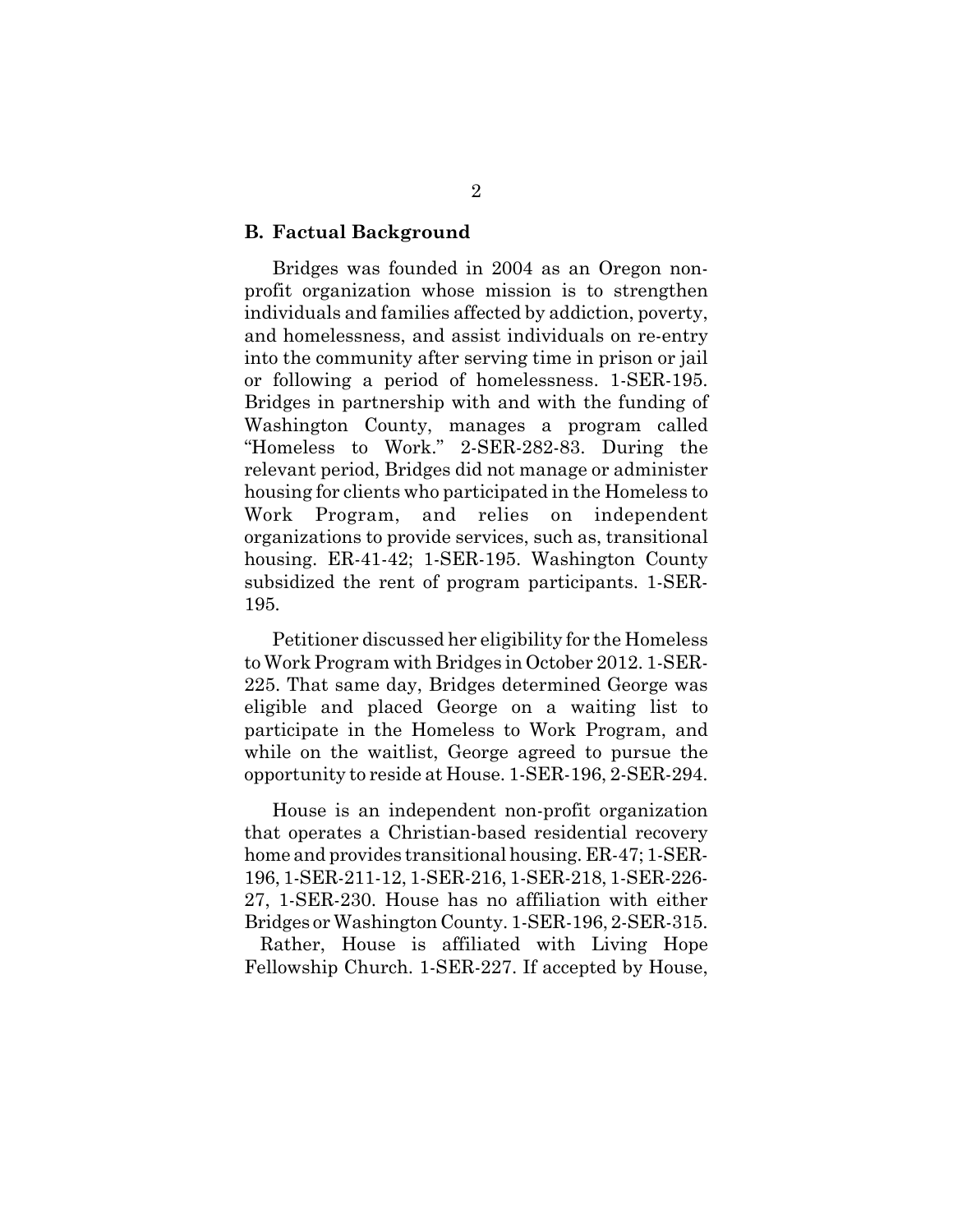female clients in the Homeless to Work Program would pay \$35 directly to House for rent, and Washington County would pay the rest of the rent directly to House. Bridges did not have a contract with House or pay rent to House. Since 2015, no Homeless to Work participant has resided at House. 1-SER-196-98, 1-SER-216.

On March 5, 2013, George interviewed with Barcroft for a housing placement. George admitted that Barcroft was not an employee of Bridges. 1-SER-196- 97. George alleges, during her interview, Barcroft asked her how she felt about white people, but admits that she did not tell anyone at either Bridges or Washington County. 1-SER-216, 1-SER-228-29, 1-SER-232. At the end of the interview, Barcroft placed George in House's residency program. 2-SER-299.

Upon her arrival, George was provided paperwork outlining rules and expectations that were set by House. 2-SER-301-02; *see* 1-SER-240-52. House required residents to attend a series of meetings, including a religiously based 12-step program. 1-SER-250. House's rules provide in no uncertain terms the consequences George would face if she missed a mandatory meeting: "Expulsions: …. B. A resident not attending meetings including House of Hope house meetings." 1-SER-249.

On March 19, 2013, Barcroft, George, and a representative of Bridges met and the issue of required meetings to discuss a book called *The Purpose Driven Life* by Rick Warren as a condition of her residency came up. 1-SER-197; 2-SER-307-08. Barcroft discussed whether the meetings should be mandatory, and ultimately Barcroft concluded that George would not be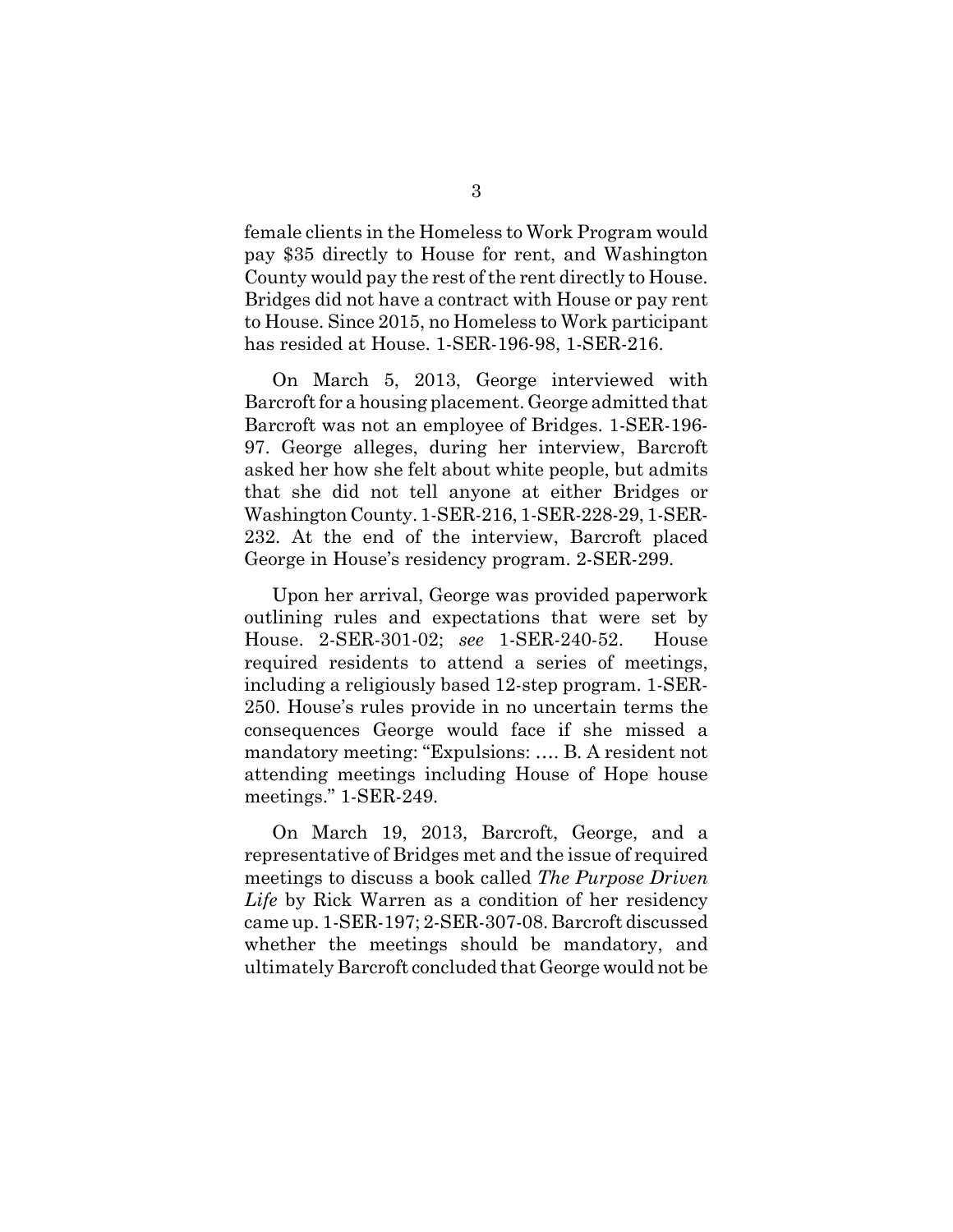required to attend them. 1-SER-197, 1-SER-217-18. George agreed, however, to attend mandatory 12-step meetings, one of which was scheduled for that evening. 1-SER-49, 1-SER-105, 1-SER-197, 1-SER-217, 2-SER-289, 2-SER-308-09.

Later that afternoon, George attempted to excuse her absence for this mandatory 12-step meeting, but House did not accept her excuse and reaffirmed that her attendance was required. 1-SER-49, 2-SER-335. After George did not attend the meeting, Barcroft determined that George's unexcused absence would result in the termination of her residency. 1-SER-198, 1-SER-217, 1-SER-230, 1-SER-238. No representatives from Bridges or Washington County were present when Barcroft terminated George's residency and no representatives took part in the decision. While, as a courtesy, Barcroft informed Bridges of her decision, Bridges could not appeal to Barcroft, as this decision was firmly committed to Barcroft's discretion, and neither Bridges nor Washington County could change the result of House's decision to terminate George's residency. 1-SER-217, 2-SER-312.

The day after House terminated George's residency, on March 20, 2013, Bridges reached out to George to help her find an alternative transitional housing arrangement. 1-SER-198, 1-SER-201, 1-SER-218. George neglected Bridges' repeated offers of assistance. 1-SER-198. Instead, George moved in with her son and did not continue to seek assistance through the Homeless to Work Program or Washington County's housing services. 1-SER-197-98, 1-SER-230.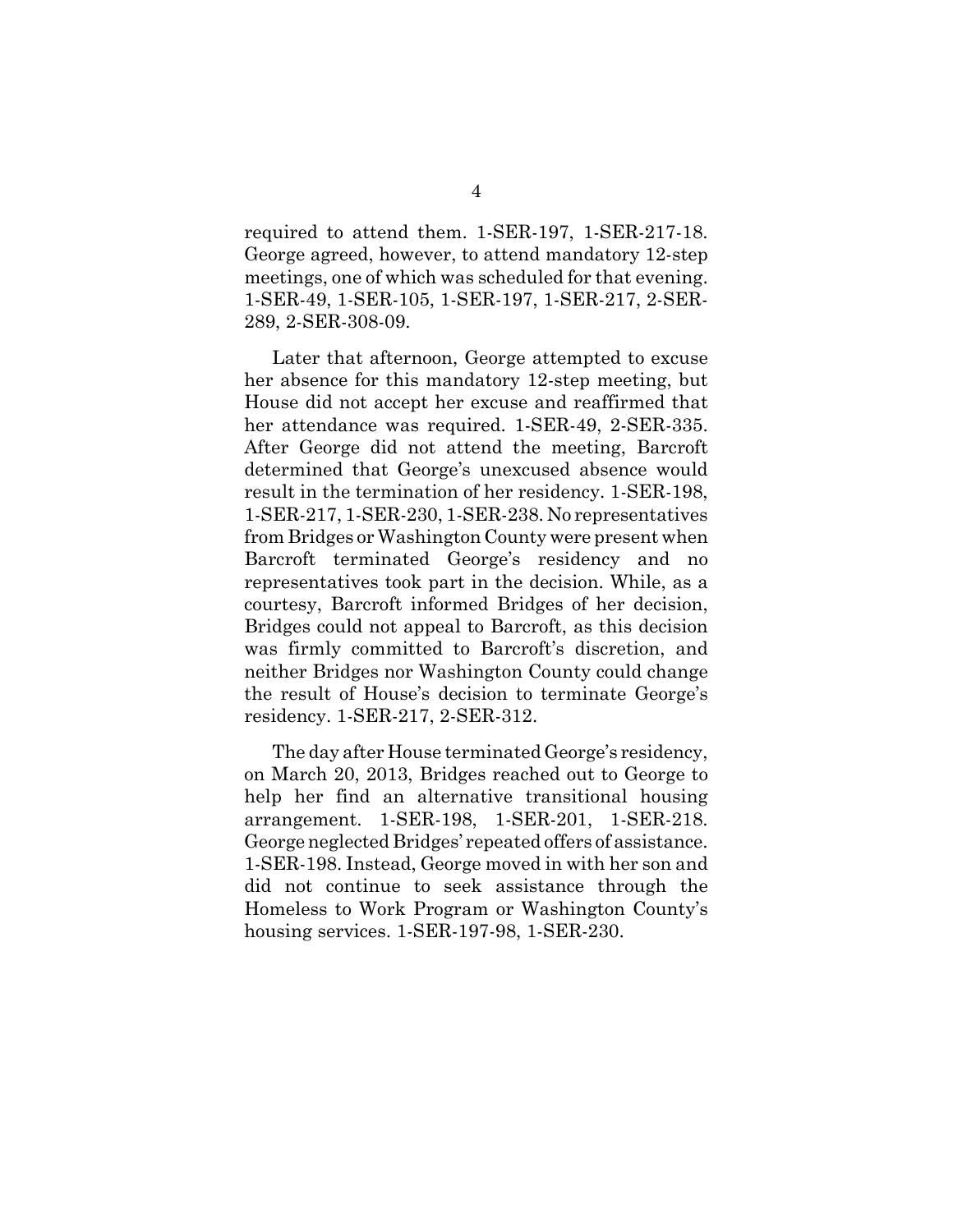#### **C. Procedural Posture**

George filed this action on July 10, 2015. ER-62; 2- SER-330-40. As to Bridges and Washington County, George asserted a claim under the Title VIII of the Civil Rights Act alleging vicarious liability for the actions of House and Barcroft. 2-SER-338. Additionally, as to Bridges, George also asserted a claim under 42 U.S.C. § 1981 because it allegedly deprived George of her rights to enjoy and enforce a lease for real property, and a claim under 42 U.S.C. § 1982 for allegedly depriving George of her rights to lease and hold real property. 2-SER-338-39.

After Bridges and Washington County's uncontested motions for summary judgment were granted, the District Court terminated Bridges and Washington County from receiving further docket notifications from CM/ECF as of February 8, 2017, and thereafter Bridges and Washington County did not receive any further notifications from the District Court. App. 66, ER-29, 1-SER-272, 2-SER-317.

After Petitioner concluded her second trial against the other parties, the District Court entered judgment against Petitioner on April 20, 2018. On April 20, 2018, the District Court also specifically informed George of the deadline to file any appeal as May 21, 2018. ER-74.

On May 21, 2018, George did not file a notice of appeal. ER-75. She filed a motion for appointment of pro bono counsel. George's motion was denied on May 25, 2018. ER-75. On June 29, 2018, seventy (70) days after entry of judgment, George filed a document denominated as a notice of appeal. ER-75. Only on July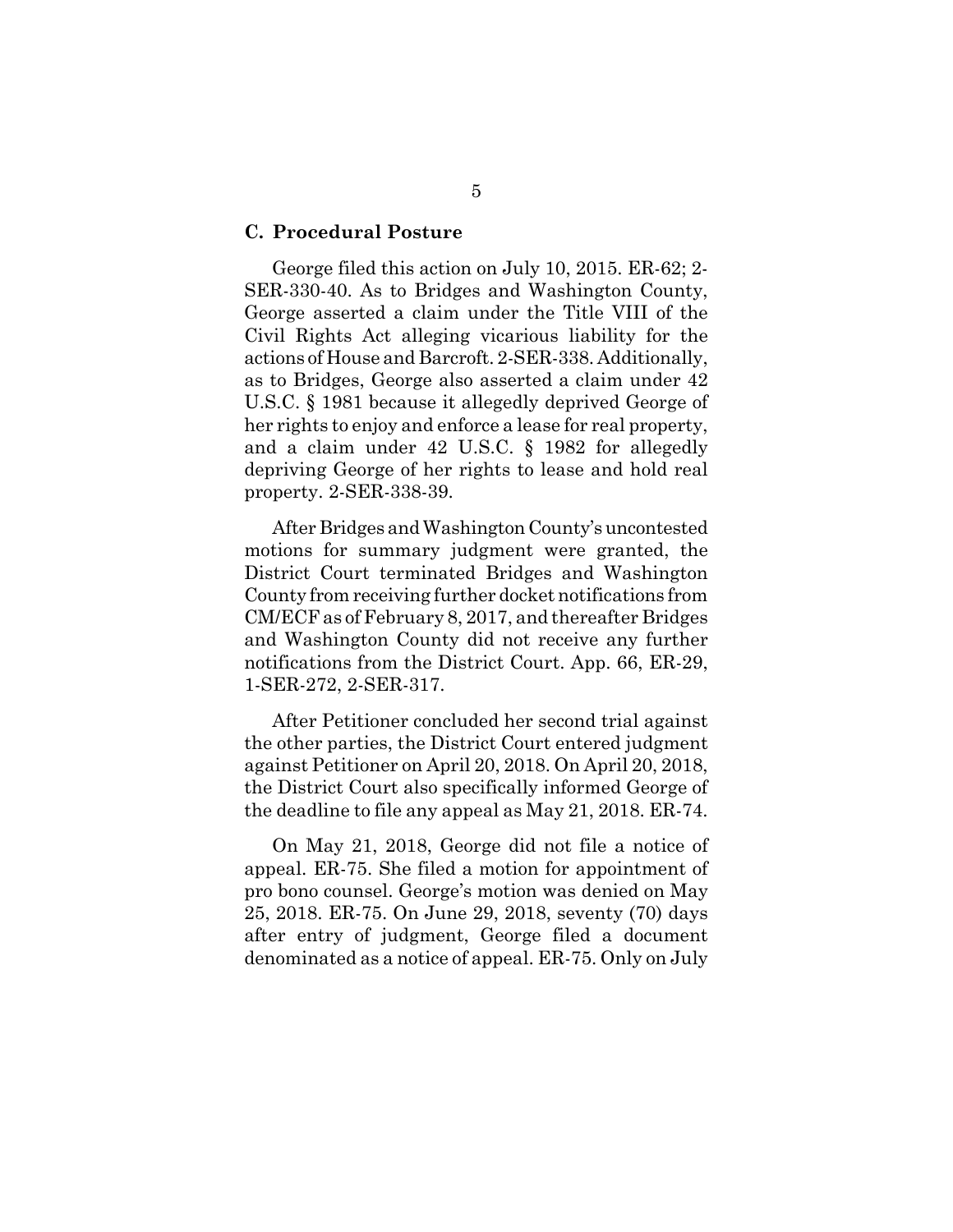3, 2018, the District Court created an entry confirming that an appeal had been docketed. DCDkt 159-160, ER-77. The only respondents docketed in the appeal were House and Barcroft.

George was represented by counsel for the vast majority of the time this matter was on appeal. Two years after Petitioner filed her notice of appeal, on July 28, 2020, George sought to amend the District Court's judgment to remove any doubt that judgment was a final and not a limited judgment and did not prevent George from pursuing an appeal against Bridges or Washington County. On the following day, an amended judgment was entered. 1-SER-4-6. On August 7, 2020, Petitioner filed a second notice of appeal in an attempt to include Bridges and Washington County in the appeal before the Ninth Circuit. 1-SER-3, CADkt. 33.

Critically, Petitioner filed her opening brief on September 24, 2020, and failed to address the merits of any claims against Bridges and Washington County. Petitioner urged the Ninth Circuit to conclude she did not waive her right to pursue her appeal against Bridges and Washington County and, on October 13, 2020, the Ninth Circuit ordered George to "address whether failure to previously seek to add defendants Bridges and Washington County DHS to this court's docket or raise the merits of the claims against them in the initial opening brief resulted in a waiver of the claims against defendants-appellees Bridges and Washington County DHS on appeal, and the effect, if any, of the district court's entry of an amended judgment." CADkt. 41.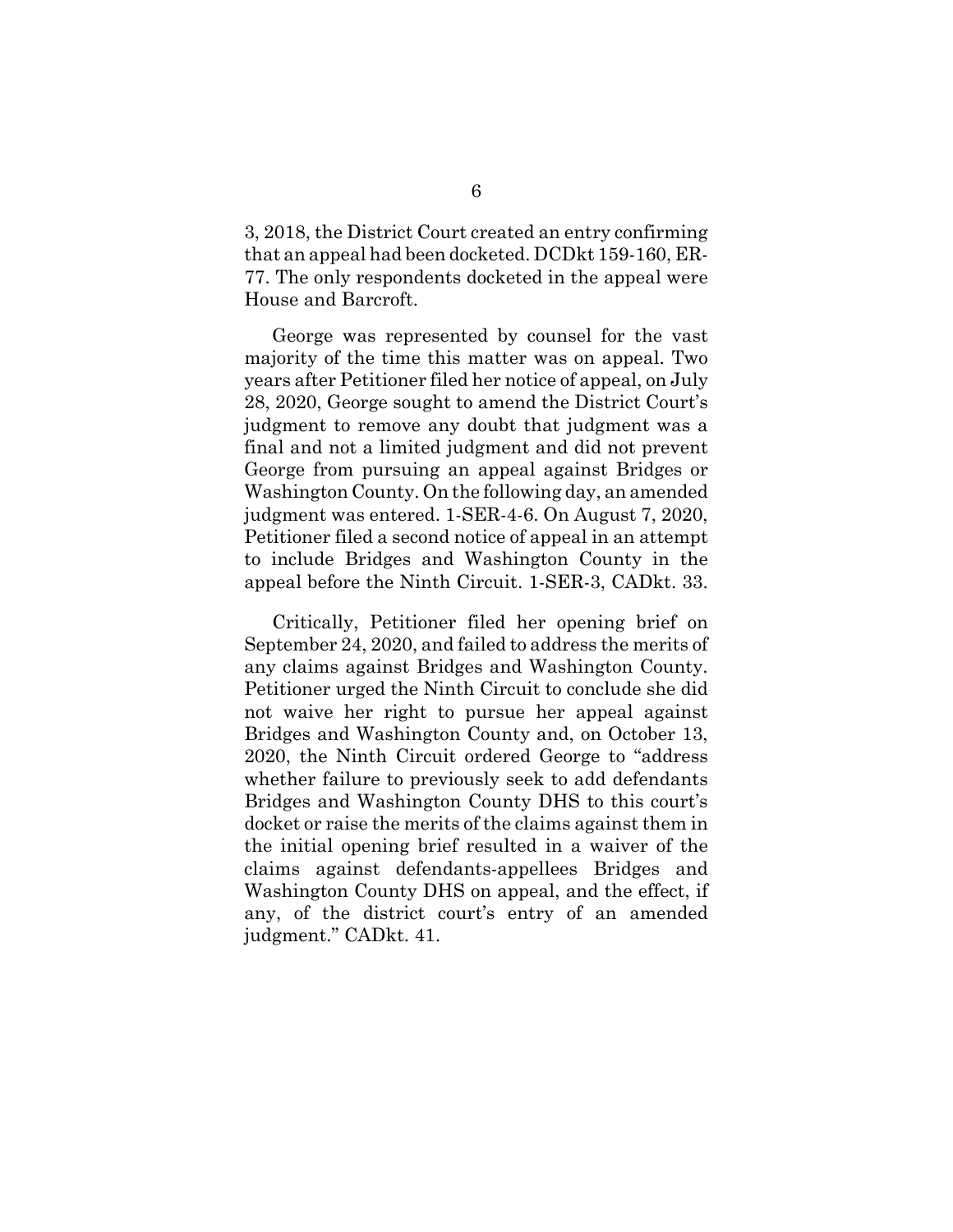In her brief, Petitioner argued procedural obstacles that did not exist prevented her from submitting briefing. COADkt.43 & 61, pp. 14-19. Primarily, George argued that the judgment entered by the District Court was ambiguous, did not amount to a final determination on the merits as to her claims against Bridges and Washington County, and prevented George from initiating an appeal against them. George also neglected that the District Court entered an amended judgment and an amended notice of appeal six weeks before her opening brief was due. There is no justifiable reason for George's failure to address the merits of the claims against Bridges and Washington County after George filed her second notice of appeal. George's failure to prosecute can only result in claim abandonment. *Arpin v. Santa Clara Valley Transp. Agency*, 261 F.3d 912, 919 (9th Cir. 2001) ("[I]ssues which are not specifically and distinctly argued and raised in a party's opening brief are waived.").

George also never addressed the legal effect of the District Court's entry of an amended judgment or the effect of George's failure to previously seek to add Bridges and Washington County to the Ninth Circuit's docket, as directed by the Ninth Circuit's October 13, 2020, order.

On November 9, 2021, the Ninth Circuit concluded without oral argument that Petitioner failed to provide sufficient notice to Bridges, Washington County, and the courts for her to proceed against them. App. 1. It nonetheless considered the merits of the appeal against House and Barcroft and affirmed the District Court's judgment in their favor. App. 12.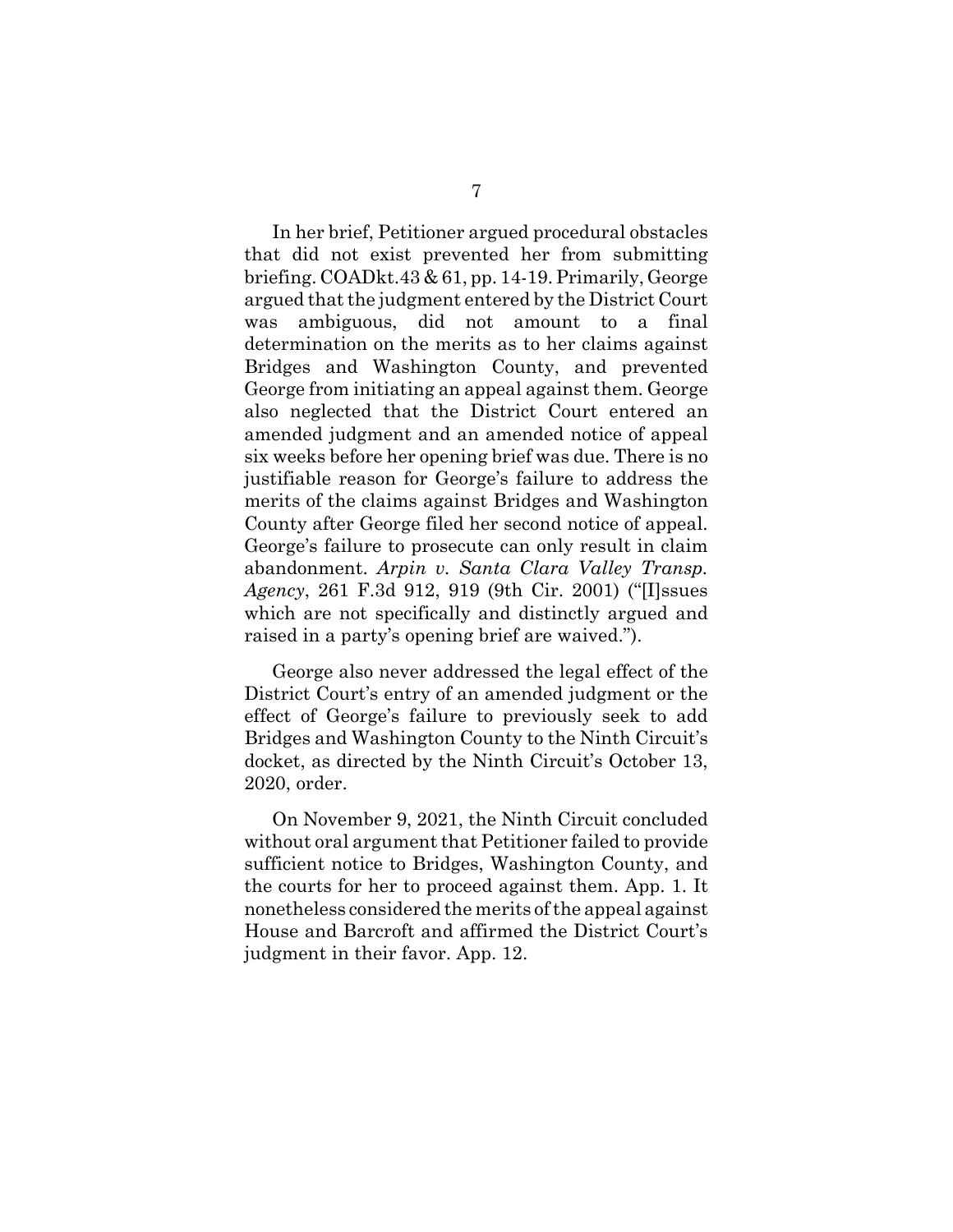On December 2, 2021, Petitioner filed a petition for panel rehearing for a decision on the merits of her appeal. App. 52. Petitioner primarily argued that the Ninth Circuit had jurisdiction over the appeal but neglected to address her filing errors, waiver, the jurisdictional deficiencies of her filings, or her extraordinary two-year-long delay in seeking to include Bridges and Washington County in her appeal. In her petition, George raised for the first time any argument that dismissing her appeal against Bridges and Washington County would contravene Rule 3(d)(3).

On January 5, 2022, the Ninth Circuit denied Petitioner's petition for panel rehearing. App. 9. However, it did make some revisions to its ruling. App. 12.

#### **REASONS FOR DENYING THE PETITION**

# **A. The Ninth Circuit Was Well Within Its Authority to Dismiss Petitioner's Appeal against Bridges and Washington County**

George's petition is premised on a fundamental misunderstanding. The Ninth Circuit did not rule that its dismissal was premised on George's failure to serve her notice of appeal on Bridges and Washington County. App.13-14. It ruled George failed to provide "adequate notice." App.13.

George also misses the point. While it is true that Federal Rules of Appellate Procedure provide a District Court clerk, not an appellant, ordinarily serves the notice of appeal on other parties, there is a separate rule of construction at issue.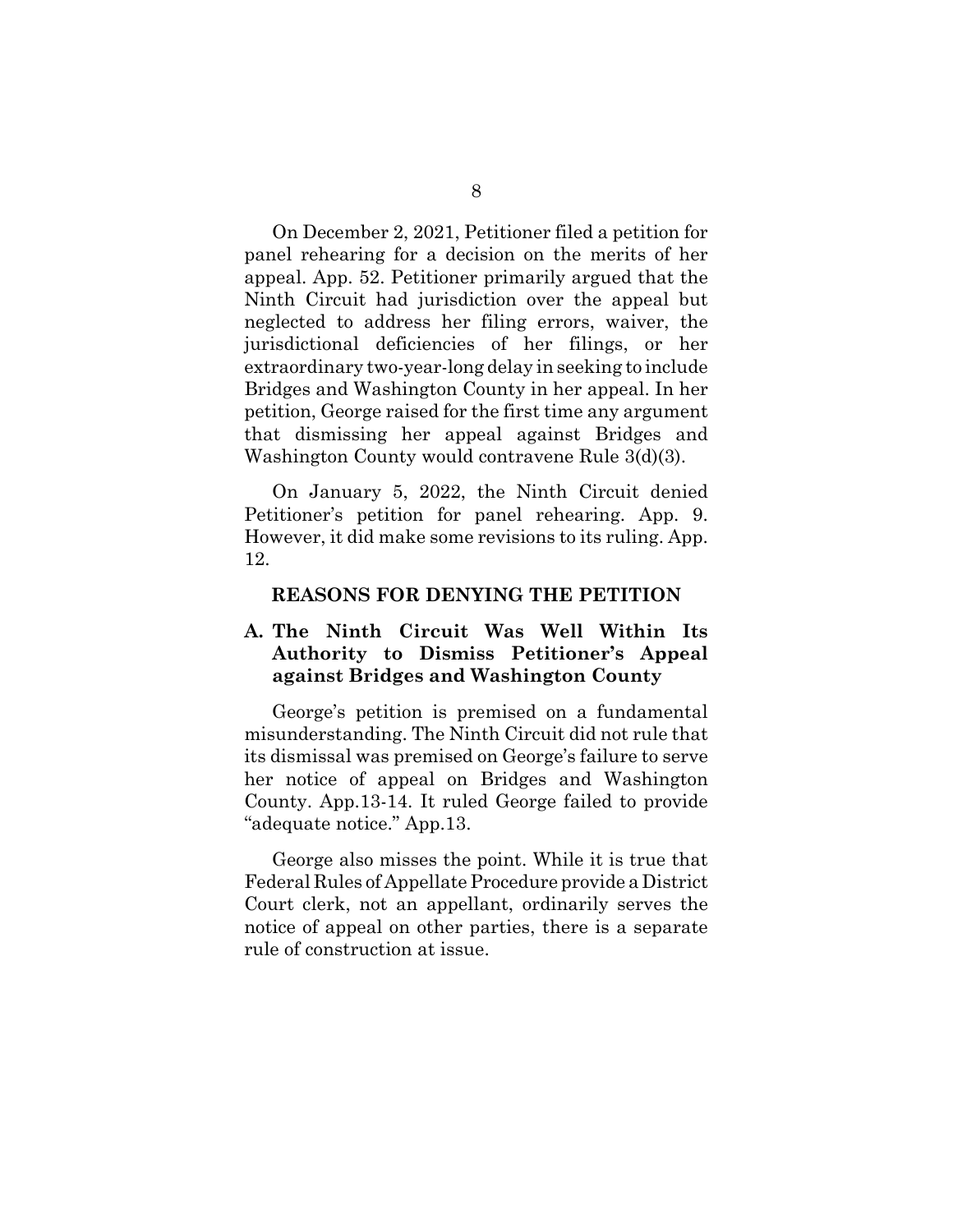Consistent with the decision in *Smith v. Barry*, the Ninth Circuit provides appellants leeway to substantially comply with the notice requirements contained in Rule 3. Documents not denominated as a notice of appeal can be construed as a notice of appeal. *Rabin v. Cohen*, 570 F.2d 864, 866 (9th Cir. 1978) (explaining courts have "discretion, when the interests of substantive justice require it, to disregard irregularities in the form or procedure for filing a notice of appeal"."). Any document can serve as the functional equivalent of a notice of appeal if it serves the same essential purpose by "clearly evinc[ing] the party's intent to appeal and provid[ing] notice to both the opposing party and the court. *Cel-A-Pak v. Cal. Agric. Labor Relations Bd.*, 680 F.2d 664, 667 (9th Cir. 1982); *see Smith v. Barry*, 502 U.S. 244, 248, 112 S. Ct. 678, 682 (1992) (concluding an opening brief filed while a judgment notwithstanding the verdict was pending "was the 'functional equivalent' of the formal notice of appeal demanded."). Courts retain discretion in concluding whether the appellant's conduct provided sufficient notice in light of all of the circumstances. *See Torres v. Oakland Scavenger Co.*, 487 U.S. 312, 316, (1988) ("[A] court **may** … find that the litigant has complied with the rule if the litigant's action is the functional equivalent of what the rule requires," when a notice of appeal is not denominated as such) (Emphasis added).

Contrary to Petitioner's suggestion, this rule of construction is intended to benefit pro se appellants and empower courts not to dismiss an appeal for informality of form or title of the notice of appeal. *See Brannan v. United States*, 993 F.2d 709, 710 (9th Cir.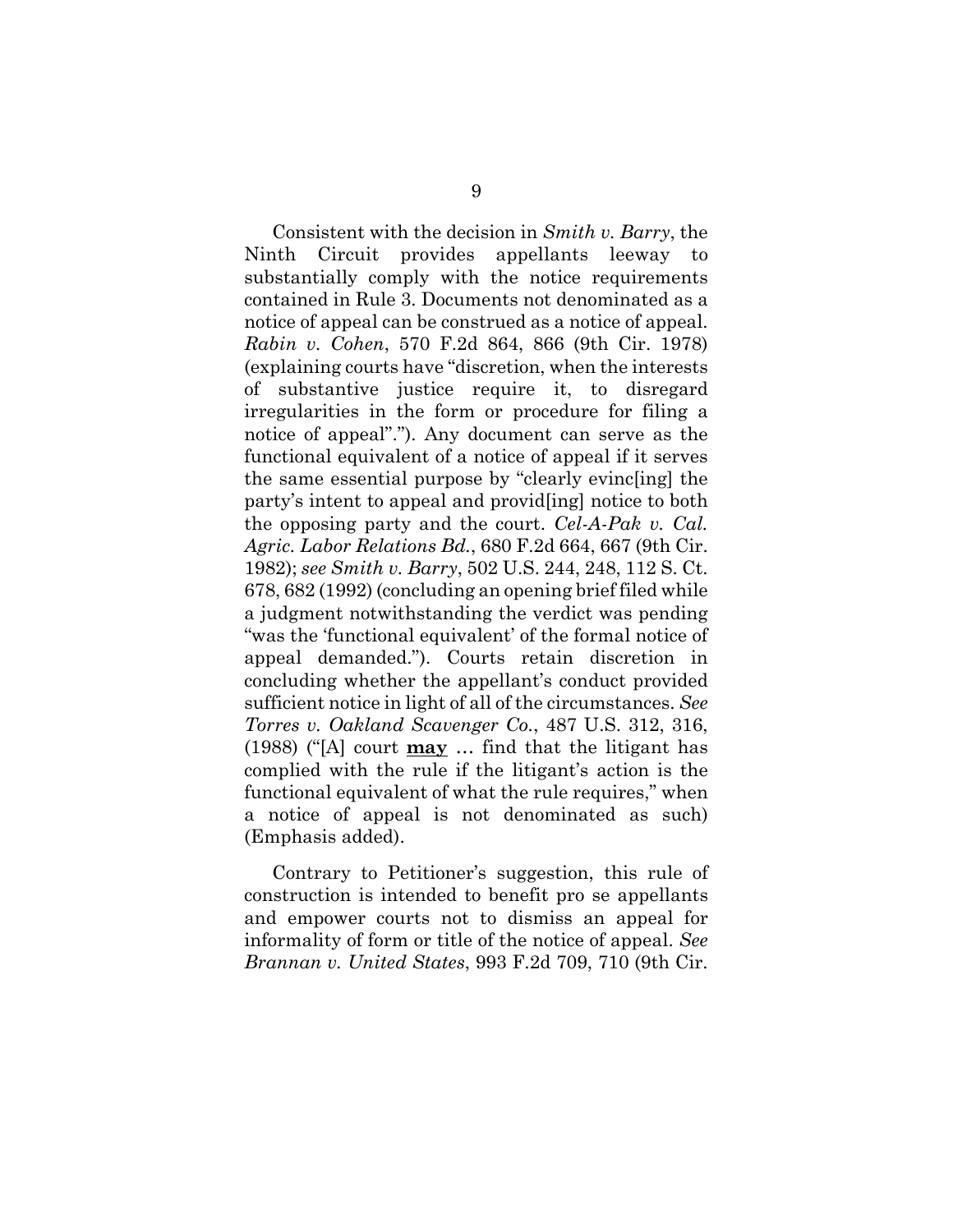1993) (construing a letter from an incarcerated pro se defendant as a notice of appeal). Nor does this rule stand in conflict with Rule 3(d).

When an appellant, however, files a document not denominated as a notice of appeal and that document does not provide actual notice to the other parties and the court of appellant's intent to appeal, the document cannot fairly serve as the functional equivalent of a notice of appeal. *Smith v. Barry*, 502 U.S. 244, 248, 112 S. Ct. 678, 682 (1992) ("While a notice of appeal must specifically indicate the litigant's intent to seek appellate review, the purpose of this requirement is to ensure that the filing provides sufficient notice to other parties and the courts.") (citations removed).

In this case, the Ninth Circuit construed Petitioner's motion for pro bono counsel as a notice of appeal for House and Barcroft, as it was filed within the time limit prescribed by Rule 3. House and Barcroft continued to receive notifications from CM-ECF and were included in the Ninth Circuit's docket. App. 14, COA.Dkt.1. However, Bridges and Washington County received no notice from the District Court and Petitioner took no other step to apprise Bridges or Washington County that she intended to initiate an appeal against them for more than two years. App. 49.

Petitioner speculates that Bridges and Washington County received notice of her motion for pro bono counsel in May 2018. Pet. 7. The bald assertion is not supported by the record and the docket plainly indicates Bridges and Washington County were terminated from the case on February 8, 2017. ER-29, 1-SER-272, 2-SER-317.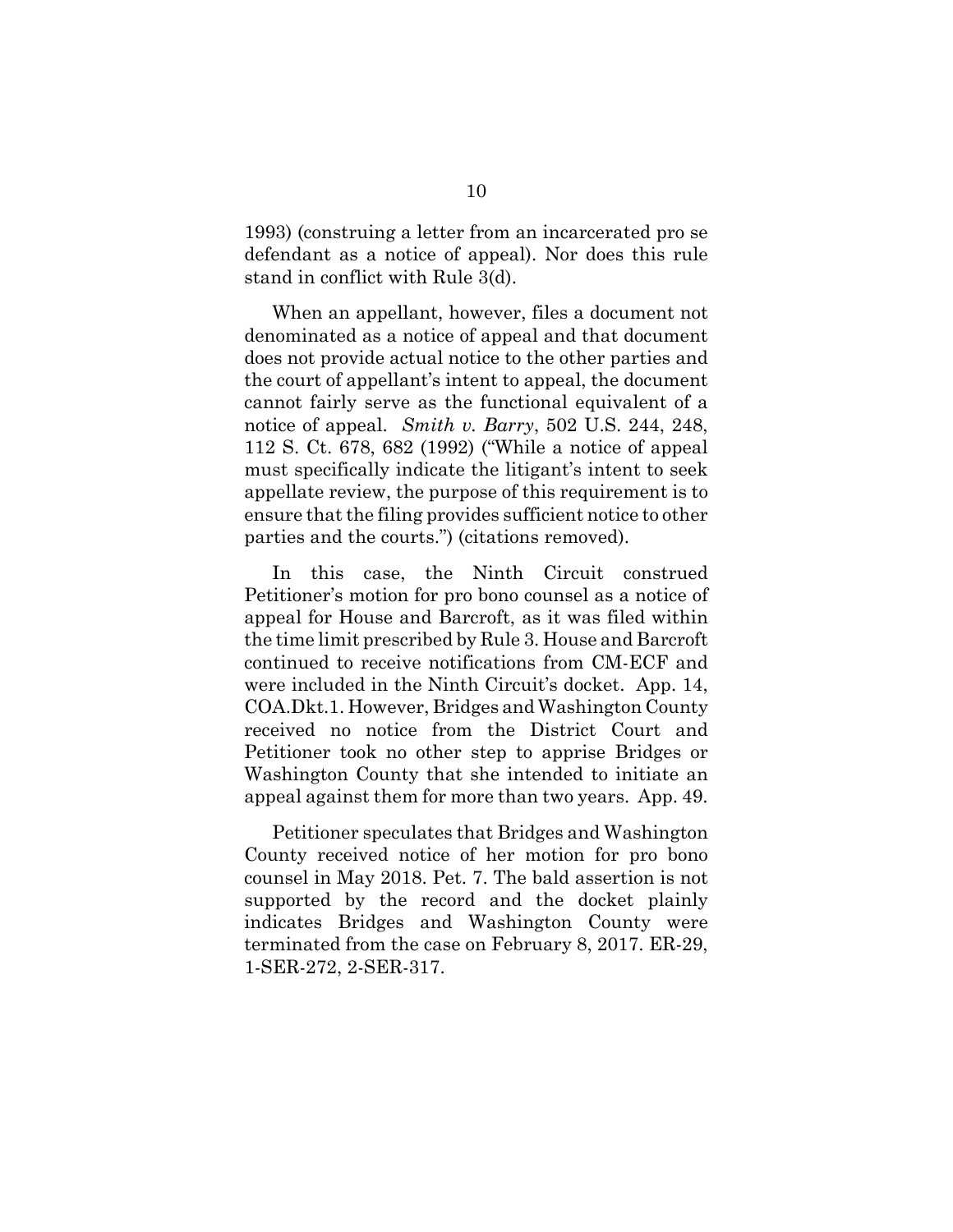As a matter of fact, the first notice Bridges and Washington County received that George was proceeding with an appeal against either Bridges or Washington County was when counsel for George identified himself on July 10, 2020—781 days after George's deadline to file a timely notice of appeal. App. 49. Petitioner's delay is more than four times the length of time in which a District Court could reopen the time to file a notice of appeal when there is excusable neglect. *See* 27 U.S.C. § 2107 (limiting time to reopen time to file a timely notice of appeal to 180 days "upon a showing of excusable neglect or good cause.").

To avoid these specific instances where a party is wholly unaware that an appellant wishes to initiate an appeal against them for years, the Ninth Circuit promulgated Ninth Circuit Rule 3-2(b), which puts appellant on clear notice that they have a responsibility to identify "all parties to the action along with the names, addresses and telephone numbers of their respective counsel, if known." Its Advisory Committee Note clearly states "significant problems… can result" by an appellant's neglect:

When any party or counsel is not accurately listed in the docket, significant problems, such as lack of notice or waiver of arguments, can result. Because the representation statement is filed by appellants (and none is required in pro se or criminal appeals), the Court expects and requires that all parties will carefully review the Court's caption and listing of counsel and parties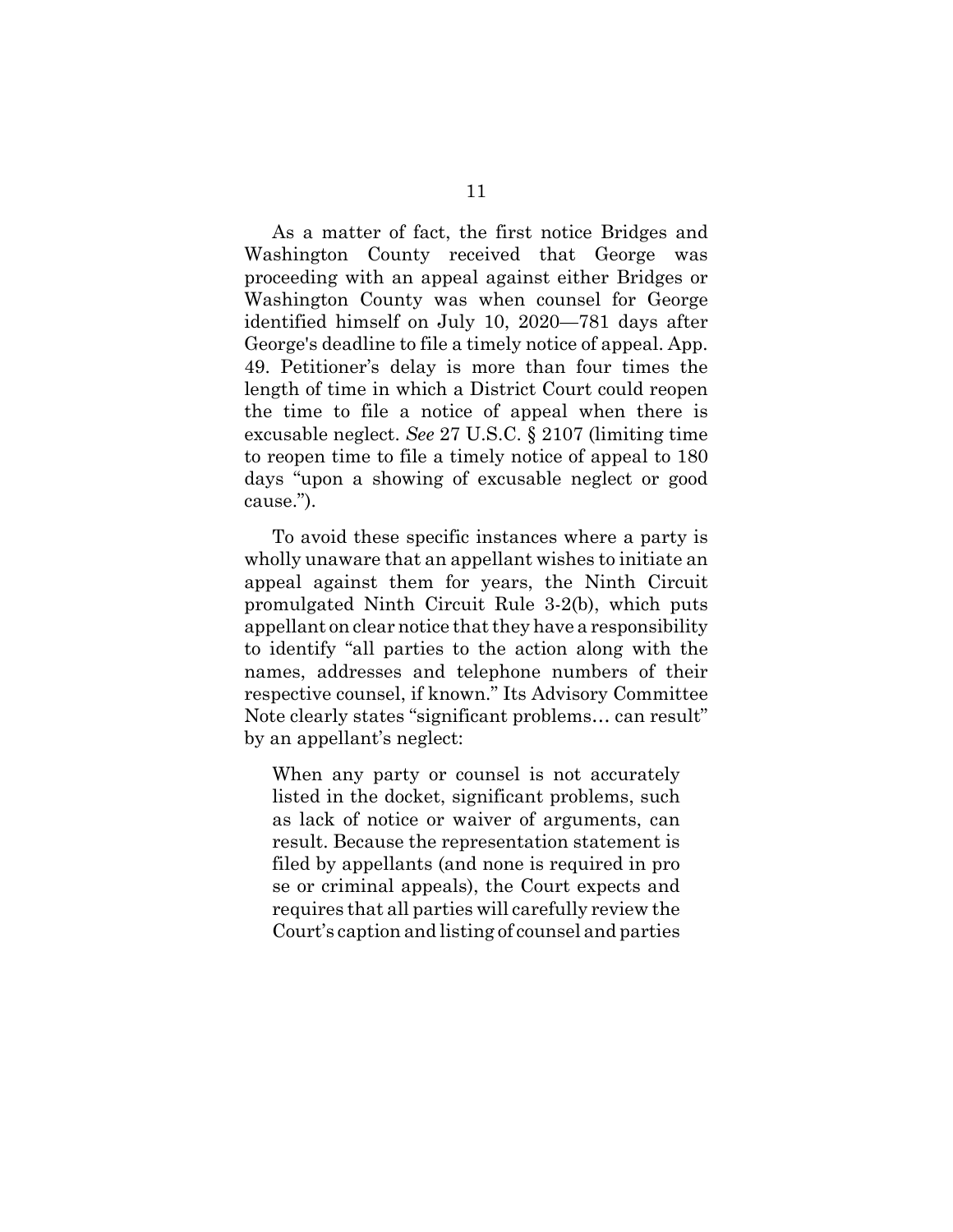at the outset of every appeal and will notify the Court immediately of any corrections or updates.

Nonetheless, George failed to act for an extraordinary amount of time, even after she obtained representation. Despite Petitioner's obligation to immediately notify the Court of any corrections or updates that may have been needed to the case caption, Petitioner's counsel breached Ninth Circuit Rule 3-2(b).

Because George's motion for pro bono counsel did not provide actual notice of appeal to Bridges and Washington County for more than two years after the deadline to file a notice of appeal, it cannot be fairly said that it was the functional equivalent of a notice of appeal as to Bridges and Washington County. Absent a proper notice of appeal as to Bridges and Washington County, the Ninth Circuit correctly concluded that "she did not comply with the requirements of Rule 3." App. 13.

Even if the Ninth Circuit had required that George serve her motion for pro bono counsel on Bridges and Washington County to provide sufficient notice of her intent to appeal, the Ninth Circuit would not have erred. Such an opinion would not conflict with Rule 3(d)(3), which provides the "district clerk's failure to service does not affect the validity of the appeal," because George's motion for pro bono counsel did not constitute a proper notice of appeal as to Bridges or Washington County. More fundamentally, at issue is George's inexplicable failure to act, not the clerk's. Therefore, the Ninth Circuit did not commit reversible error by dismissing George's appeal to overturn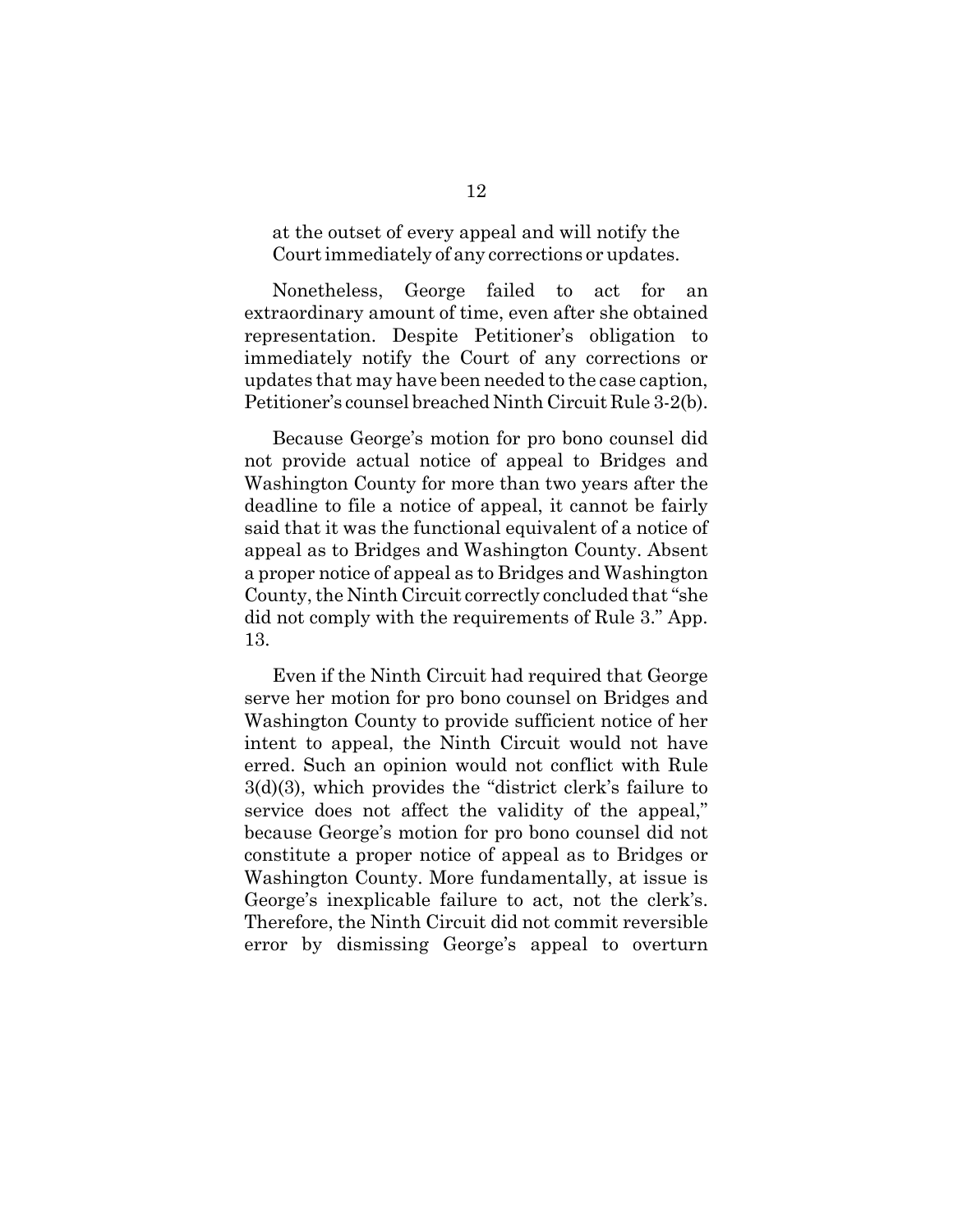Bridges' and Washington County's uncontested motions for summary judgment.

## **B. Petitioner's Purported Notice of Appeal Contains Fatal Jurisdictional Defects**

Tellingly, while Petitioner raises many arguments, she does not appear to dispute her motion for pro bono counsel failed to comply with Rule 3(c)'s jurisdictional notice requirements. In it she wrote, "I would like to Appeal the earlier Jury Verdict of first trial and earlier Summary Judgment ruling by Judge Michael H. Simon." App. 32. She did not satisfy the jurisdictional element, as required by Rule  $3(c)(1)(C)$ , to name "the court to which the appeal is taken."

This Court has acknowledged a "liberal construction" of Rule 3 "does not… excuse noncompliance," which is "fatal to an appeal." *Smith v. Barry*, 502 U.S. 244, 248, 112 S. Ct. 678, 682 (1992); *Gonzalez v. Thaler*, 565 U.S. 134, 147, 132 S. Ct. 641, 652 (2012) ("We construed the content requirements for notices of appeal as jurisdictional because we were 'convinced that the harshness of our construction [wa]s imposed by the legislature.'") (quoting *Torres* v. *Oakland Scavenger Co.*, 487 U.S. 312, 318, 108 S. Ct. 2405, 101 L. Ed. 2d 285 (1988)). And in *Becker v. Montgomery*, 532 U.S. 757, 767, 121 S. Ct. 1801, 1807 (2001), this Court concluded these jurisdictional rules apply in equal force to notices of appeal filed by pro se litigants.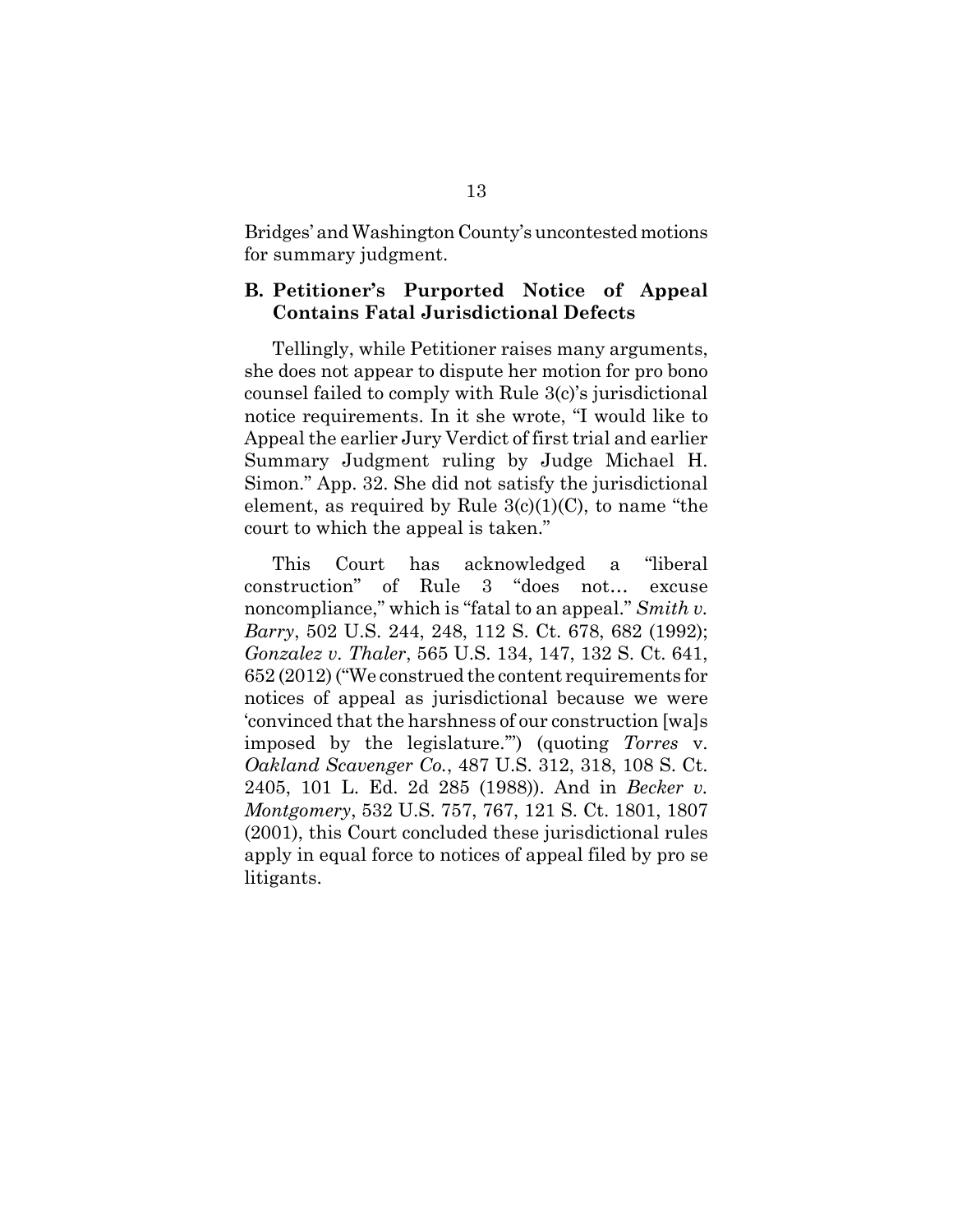# **C. Petitioner Neglects the Plain Language of Rule 3(a)(2) and its Grant of Authority for the Ninth Circuit's Dismissal**

Rule 3(a)(2) plainly provides the Court with the authority to exercise its discretion to dismiss an appeal based on George's missteps and provides:

An appellant's failure to take any step other than the timely filing of a notice of appeal does not affect the validity of the appeal, but is ground only for the court of appeals to act as it considers appropriate, including dismissing the appeal.

(emphasis added). As the United States Supreme Court explained, Rule 3(a)(2) "provides the consequences for litigant errors associated with filing a notice of appeal" and empowers the Ninth Circuit to, "in its discretion, overlook defects in a notice of appeal *other* than the failure to timely file a notice" or decide to dismiss the appeal. *Manrique v. United States*, 137 S. Ct. 1266, 1274 (2017) (emphasis in original).

Compounding George's errors arising out of the filing of her motion for pro bono counsel, George then waited 39 days after she filed a notice of appeal on June 29, 2018. 1-SER-3, F. R. App. P. 4(a)(5)(C) ("No extension under this Rule 4(a)(5) may exceed 30 days after the prescribed time or 14 days after the date when the order granting the motion is entered, whichever is later."). Because the District Court informed George in a minute order in April that her deadline to file an appeal was May 21, 2018, George understood her filing was late. ER-5-10, ER-74, ER-1-4.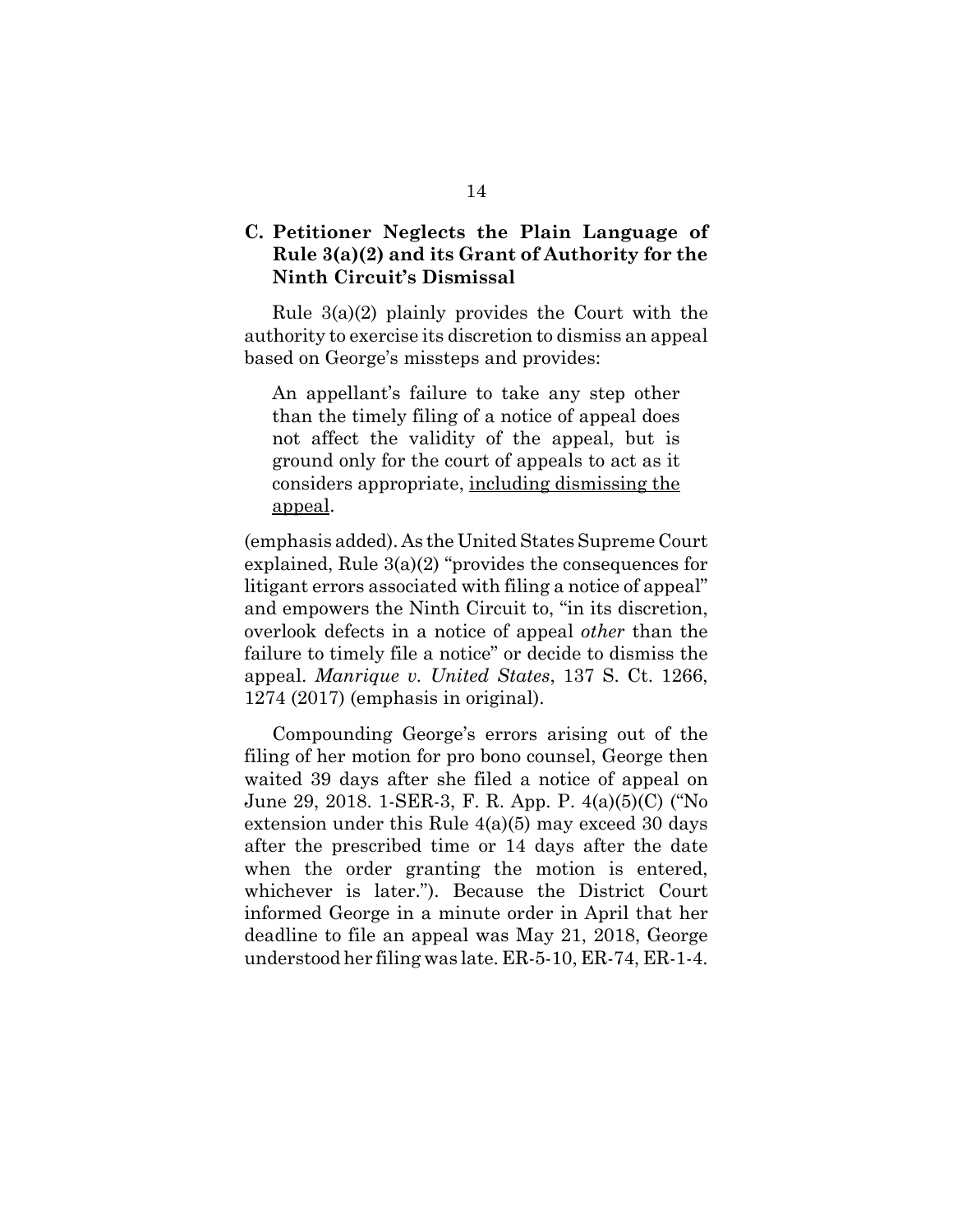George also did not address the confusion created by her filings for a period of longer than two years in contravention of Circuit Rule 3-2 or failure to serve her opening brief on Bridges or Washington County as required by Rule 25(b).

George then waived her claims against Bridges and Washington County. Even after securing counsel on April 15, 2019, and addressing any purported misunderstanding about the scope of her appeal on August 7, 2020, by obtaining an amended judgment and filing another notice of appeal, George nonetheless failed to address the merits of her claims against Bridges and Washington County in her opening brief. COA.Dkt.6, COA.DKT.40, *see Ridgeway v. Walmart Inc.*, 946 F.3d 1066, 1076 (2020) ("When an appellant fails to clearly and distinctly raise an argument in its opening brief, this court considers the argument abandoned."). Failing to prosecute a claim or failing to address the merits of a claim in an opening brief are proper bases for dismissal pursuant to Rule 3(a)(2). *Hawthorne Sav. F.S.B. v. Reliance Ins. Co.*, 421 F.3d 835, 840 n.6 (9th Cir. 2005); *In re Nasdaq Mkt.-Makers Antitrust Litig. v. Herzog, Heine, Geduld, Inc.*, 189 F.3d 461 (2d Cir. 1999). Further, because of George's status as a represented appellant at the time she filed her opening brief, any exceptional circumstances that might justify forgiving George's departures from the Rules are not present.

George's failure to adequately address the Ninth Circuit's October 13, 2020 order, is an additional permissible basis for the Ninth Circuit's dismissal. George addressed only one of the three issues the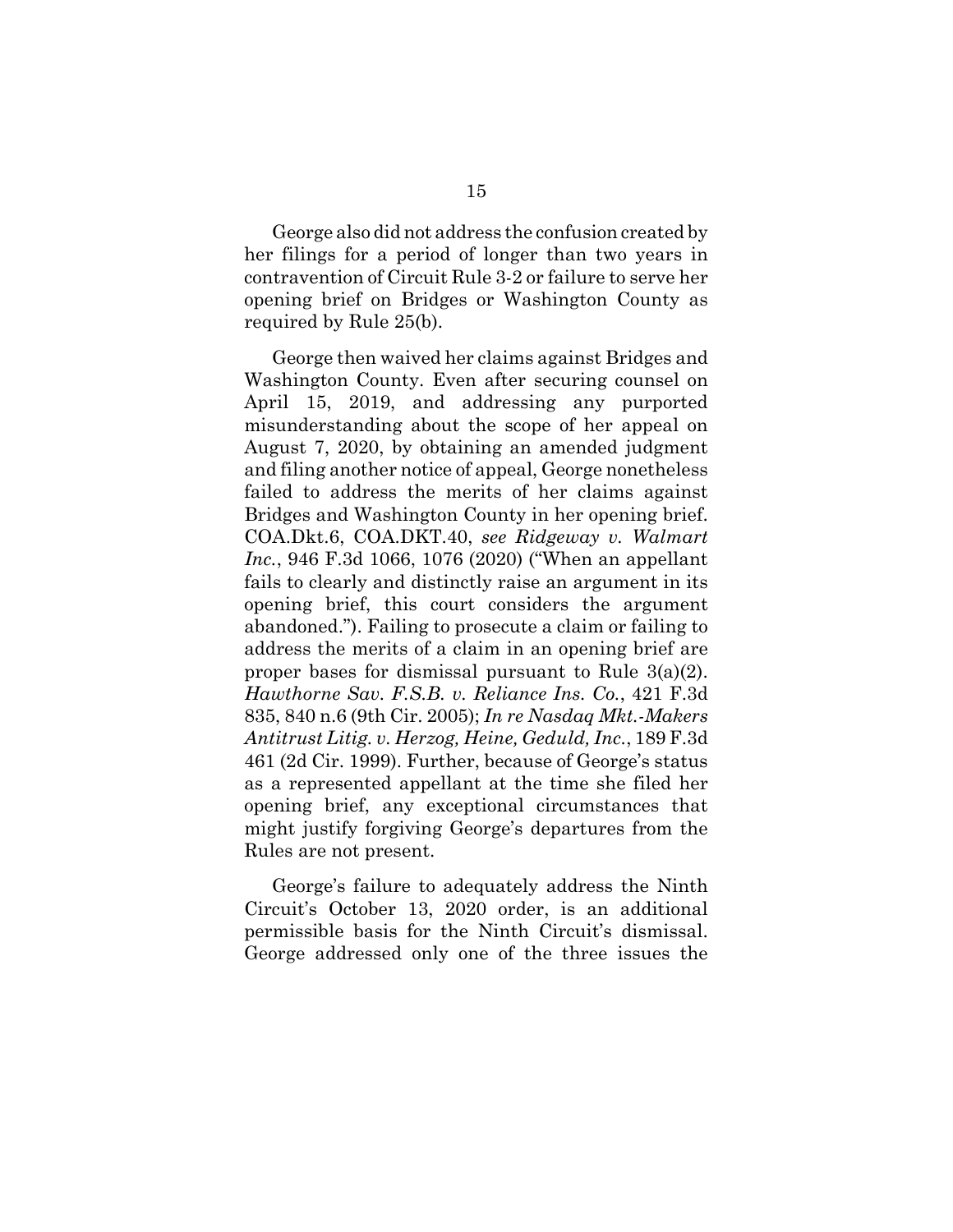Ninth Circuit ordered her to address. CADkt. 41. She entirely neglected to explain the legal effect of her failing to include Bridges and Washington County in her appeal earlier as well as the legal effect of the amended judgment entered on July 29, 2020.

Regardless of how the Ninth Circuit styled its decision to dismiss the appeal against Bridges and Washington County, it was well within its authority due to George's many errors, egregious missteps, waiver, her filings' jurisdictional defects, and her failure to comply with the Ninth Circuit's October 13, 2020, order. In light of the multitude of reasons to properly dismiss her appeal, any error can only be described as harmless. *See Shinseki v. Sanders*, 556 U.S. 396, 410, 129 S. Ct. 1696, 1706 (2009) ("the party seeking reversal normally must explain why the erroneous ruling caused harm.").

### **D. George did not Preserve any Error by the Ninth Circuit**

George's decision to only raise concerns with Rule 3(d)(3) for the first time in her petition for panel rehearing renders her appeal on that issue improper. Appellate courts routinely conclude "[a]s a general rule, we will not consider issues that a party raises for the first time in a petition for rehearing." *United States v. Mageno*, 786 F.3d 768, 775 (9th Cir. 2015) (quoting *Varney v. Sec'y of Health & Human Servs.*, 859 F.2d 1396, 1397 (9th Cir. 1988)). Absent extraordinary circumstances, George could not proceed with a further appeal of an error that was not properly raised below. *United States v. Mageno*, 786 F.3d 768, 778 (9th Cir. 2015).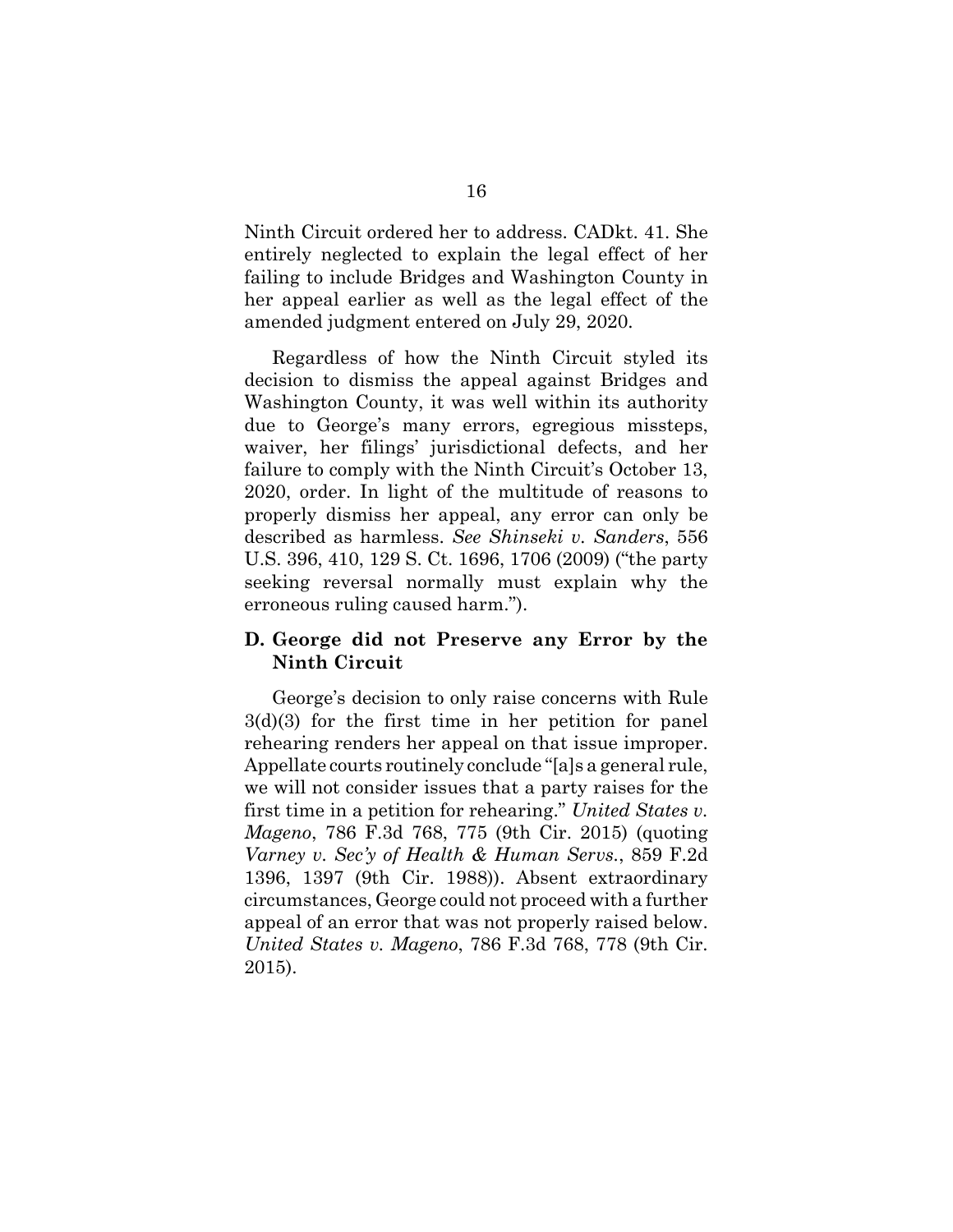# **E. There is no Circuit Split Warranting Certiorari**

George's case law, cited for the proposition that an appellant has no responsibility in ensuring courts and other parties have notice of her appeal, is inapposite. *Pollard v. GEO Grp., Inc.*, 629 F.3d 843 (9th Cir. 2010), involved the appellant's failure to serve a notice of appeal and opening brief on individual respondents. *Id.* at 852. However, critically in *Pollard*, counsel for all the respondents received actual notice of both the notice of appeal and opening brief, as the Ninth Circuit noted, "the same law firm represents GEO and the individually named defendants on appeal" and GEO received proper notice. *Id.* at 853. It should be unsurprising and uncontroversial that service of counsel imputes notice to the individual defendants. Therefore, because the individual defendants had actual notice of the appeal and the opening brief, in its "sound discretion," the Court decided not to dismiss the appeal. *Id. Pollard*, however, does not address the situation at hand, where Bridges and Washington County did not have actual notice of George's appeal. The appellant in *Pollard* also did not appear to take George's other missteps, including failing to comply with Rule 3(c), timely inform the Court of any inaccuracies of its caption, and address the merits of the appeal against the individual defendants in the opening brief.

*United States v. Uni Oil, Inc.*, 710 F.2d 1078, (5th Cir. 1983) ("*Uni I*"*)*, does not address the issues presented in this case*.* Unlike this case, *Uni I* concerned the requirements for a notice appeal itself,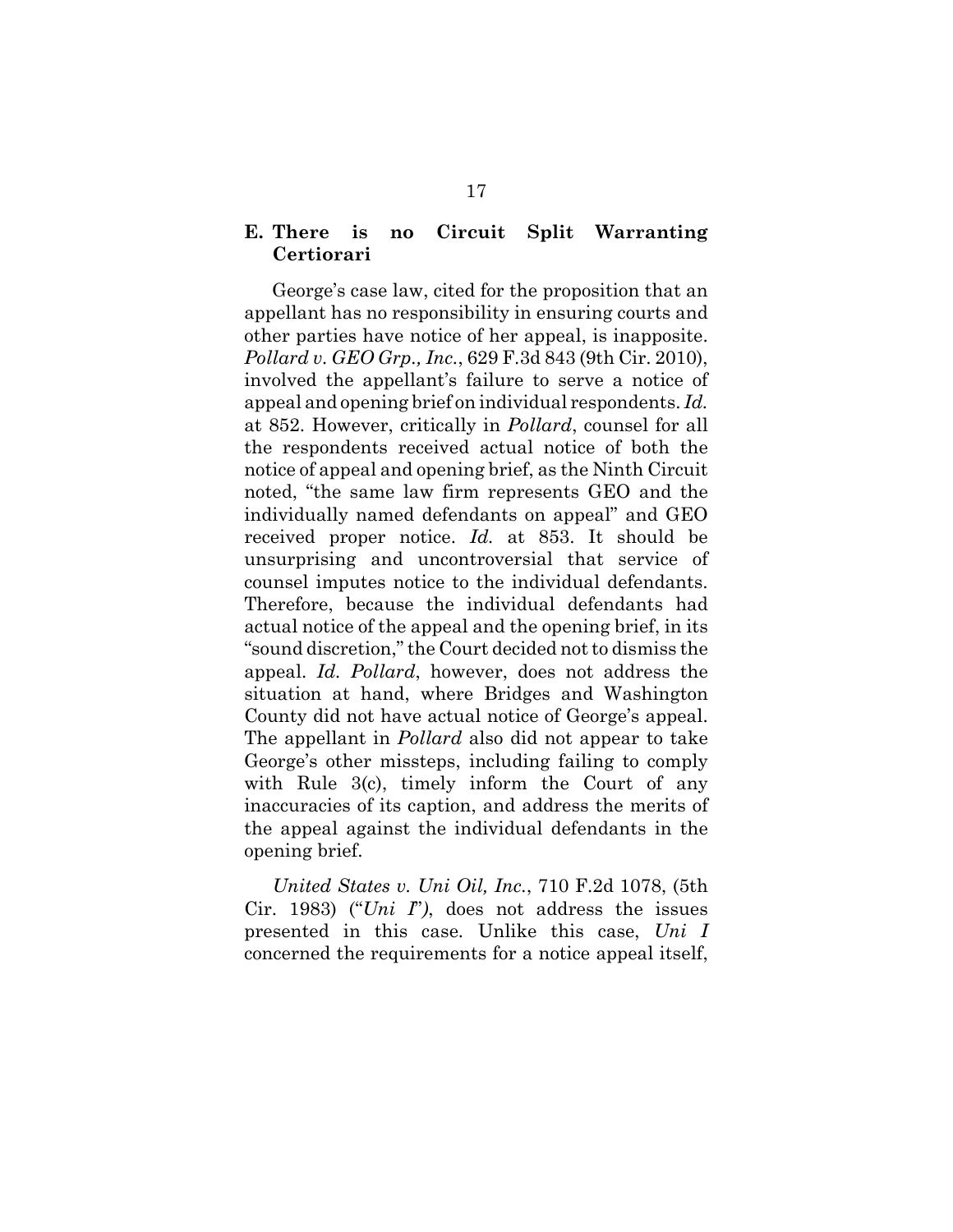not when a court may exercise its discretion to treat a document like a notice of appeal. It held that failure to specifically name the respondents in a notice of appeal did not prevent the Court of Appeals from hearing the appeal. It emphasized that "the government's notice of appeal was served on counsel for Ball and Enterprise Marketing and plainly demonstrated an intention to appeal from the entire order of April 21, 1982." *Uni I*, 710 F.2d at 1080, n.1. (emphasis added). Additionally, while an individual defendant, Thomas Hajecate, claims that he was not served with the notice of appeal, in fact, his attorney also represented Uni Oil in the appeal and received a copy of the notice of appeal. *See United States v. Uni Oil, Inc.*, 646 F.2d 946 (5th Cir. 1981).

George's other cases do not deal with a lack of actual notice, failure to comply with Rule 3(c), and similar missteps. *Perington Wholesale, Inc. v. Burger King Corp.*, 631 F.2d 1369, 1379 (10th Cir. 1979), dealt with a case where the notice of appeal and "all motions and briefs thereafter filed in the appeal appear to have been mailed to [the respondent]." *Id.* at 1379. Finally, *Frieder v. Morehead State Univ.*, 770 F.3d 428 (6th Cir. 2014), involved a notice of appeal that identified some but not all of the defendants and the unnamed respondents challenged they did not receive sufficient notice; however, the clerk served the notice of appeal to all parties. *Id.* at 430 ("Even if the clerk fails in this duty (which no one contends happened here), the 'failure to serve notice does not affect the validity of the appeal.'") (emphasis added). Absent any meaningful circuit split, certiorari is not warranted.